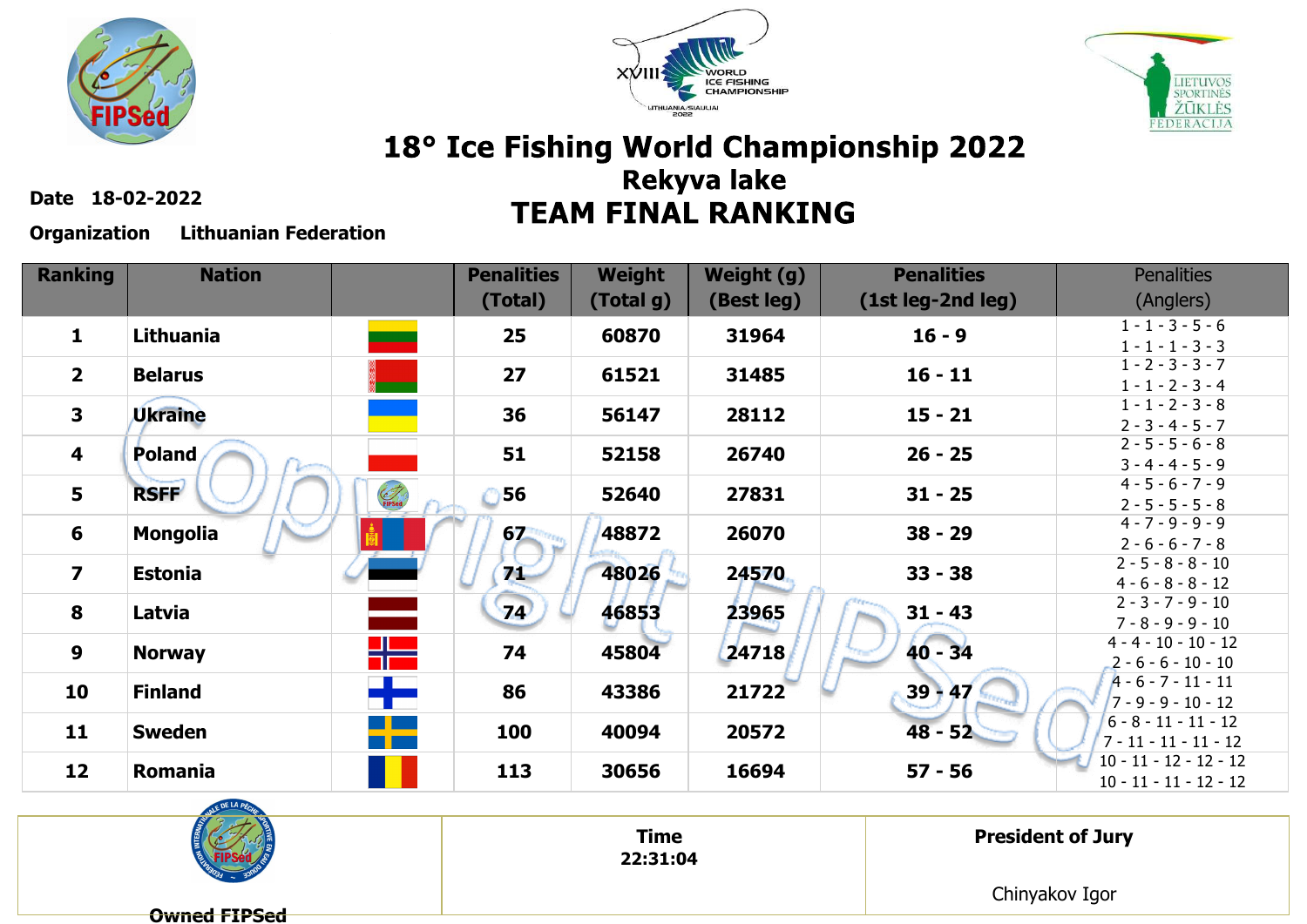





**Date 18-02-2022**

#### **Organization Lithuanian Federation**

| <b>Ranking</b> | <b>Angler</b>                | <b>Nation</b>    |   | <b>Legs</b>             | <b>Penalities</b> | <b>Weight</b> | <b>Weight</b> | <b>Pegs</b>             | <b>Penalities</b>   |
|----------------|------------------------------|------------------|---|-------------------------|-------------------|---------------|---------------|-------------------------|---------------------|
|                |                              |                  |   | played                  | (Total)           | (Total g)     | (Best)        | <b>Sum</b>              | $(1st leg-2nd leg)$ |
| 1              | Aliaksei Yudzenkou           | <b>Belarus</b>   |   | $\overline{2}$          | $\mathbf{2}$      | 15850         | 8660          | 20                      | $1 - 1$             |
| $\mathbf{2}$   | <b>Pavlo Khvas</b>           | <b>Ukraine</b>   |   | $\overline{\mathbf{2}}$ | 4                 | 13171         | 7245          | 14                      | $2 - 2$             |
| 3              | Deividas Račkauskas          | <b>Lithuania</b> |   | $\overline{\mathbf{2}}$ | 4                 | 13115         | 6610          | 22                      | $1 - 3$             |
| 4              | Artūras Skvirba              | Lithuania        |   | $\overline{\mathbf{2}}$ | 4                 | 12419         | 6435          | 22                      | $1 - 3$             |
| 5              | <b>Modestas Atmanavičius</b> | Lithuania        |   | $\overline{\mathbf{2}}$ | 4                 | 10649         | 6445          | 22                      | $3 - 1$             |
| 6              | Oleksii Zaiko                | <b>Ukraine</b>   |   | $\overline{\mathbf{2}}$ | 4                 | 9778          | 5428          | 14                      | $1 - 3$             |
| 7              | <b>Igor Novgorodskyi</b>     | <b>Ukraine</b>   |   | $\overline{\mathbf{2}}$ | 5                 | 11932         | 6040          | 14                      | $1 - 4$             |
| 8              | <b>Ihar Kidakou</b>          | <b>Belarus</b>   |   | $\overline{\mathbf{2}}$ | 5                 | 11226         | 5680          | 20                      | $3 - 2$             |
| 9              | Piotr Tabunou                | <b>Belarus</b>   |   | $\overline{\mathbf{2}}$ | 5                 | 10002         | 5694          | 20                      | $2 - 3$             |
| 10             | <b>Tomas Bagdziunas</b>      | <b>Norway</b>    | ₩ | 2                       | 6                 | 13780         | 7040          | 6                       | $4 - 2$             |
| 11             | Arūnas Koska                 | <b>Lithuania</b> |   | $\overline{2}$          | 6                 | 12752         | 7340          | 22                      | $5 - 1$             |
| 12             | Khuseljargal Sumjidmaa       | <b>Mongolia</b>  | × |                         | $6 \,$            | 11972         | 6530          | 8                       | $4 - 2$             |
| 13             | Sebastian Nowakowski         | <b>Poland</b>    |   | 2                       | 6                 | 11474         | 6290          | $\overline{2}$          | $2 - 4$             |
| 14             | <b>Leonas Mindaugas</b>      | Lithuania        |   | $\overline{2}$          |                   | 11935         | 6245          | 22)                     | $6 - 1$             |
| 15             | <b>Yury Sidarovich</b>       | <b>Belarus</b>   |   | $\overline{\mathbf{2}}$ |                   | 11867         | 6255          | 20                      | $3 - 4$             |
| 16             | <b>Bogusław Murzyn</b>       | <b>Poland</b>    |   | $\overline{\mathbf{2}}$ | 8                 | 12880         | 6480          | $\overline{\mathbf{2}}$ | $5 - 3$             |
| 17             | Vitali Nekrashevich          | <b>Belarus</b>   |   | $\overline{\mathbf{2}}$ | 8                 | 12576         | 6800          | 20                      | $7 - 1$             |



**Time 22:35:35** **President of Jury**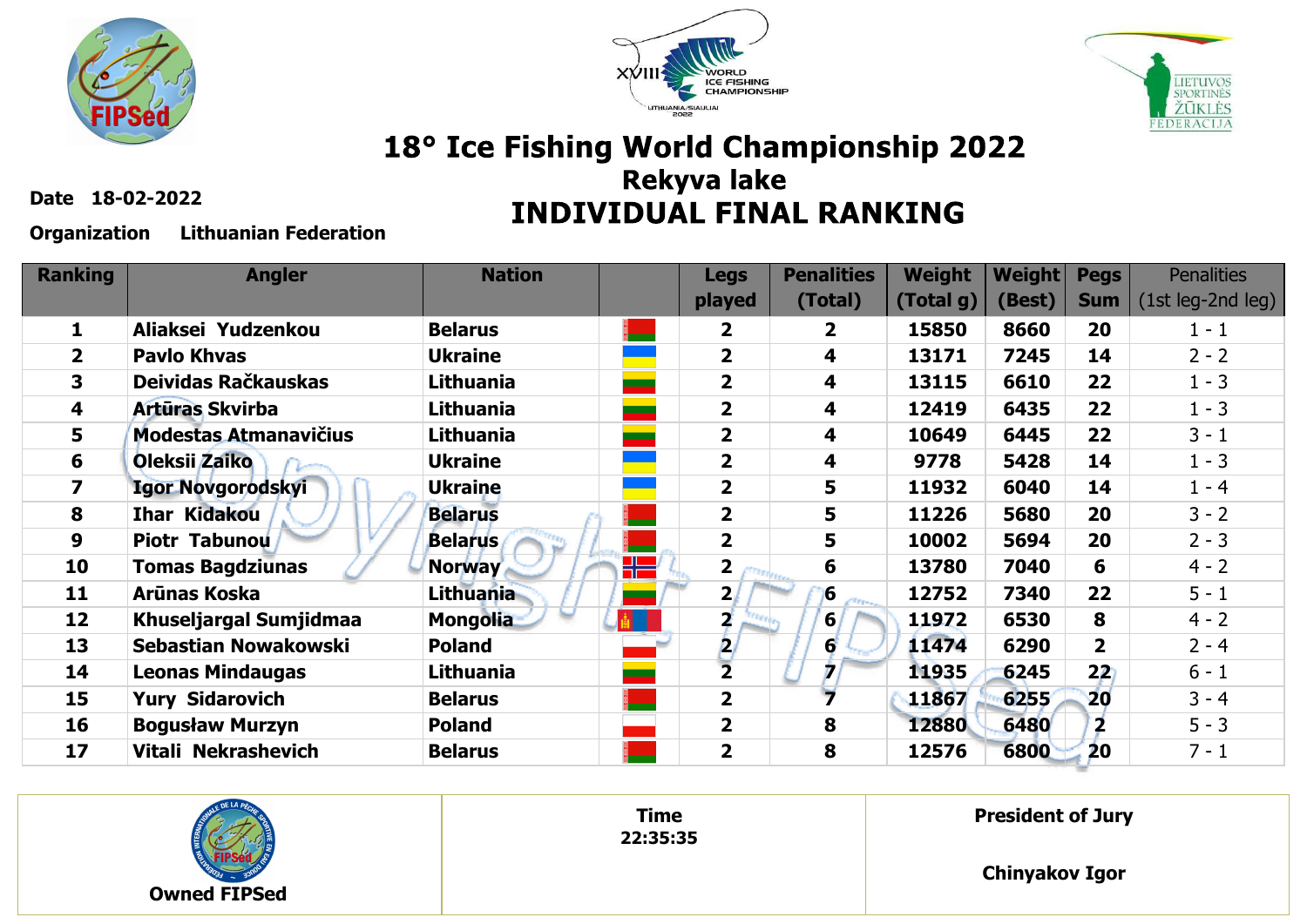





**Date 18-02-2022**

**Organization Lithuanian Federation**

| <b>Ranking</b> | <b>Angler</b>               | <b>Nation</b>   |                      | <b>Legs</b>             | <b>Penalities</b> | <b>Weight</b> | <b>Weight</b> | <b>Pegs</b>             | <b>Penalities</b> |
|----------------|-----------------------------|-----------------|----------------------|-------------------------|-------------------|---------------|---------------|-------------------------|-------------------|
|                |                             |                 |                      | played                  | (Total)           | (Total g)     | (Best)        | <b>Sum</b>              | (1st leg-2nd leg) |
| 18             | <b>Dmitry Eliseev</b>       | <b>RSFF</b>     | $\mathcal{I}$        | $\overline{\mathbf{2}}$ | 8                 | 11519         | 6445          | 12                      | $6 - 2$           |
| 19             | <b>Tomaszal Nysztal</b>     | <b>Poland</b>   |                      | $\overline{2}$          | 9                 | 10672         | 5400          | $\overline{\mathbf{2}}$ | $5 - 4$           |
| 20             | <b>Stanislav Poslanchik</b> | <b>RSFF</b>     | $\frac{1}{\sqrt{1}}$ | $\overline{\mathbf{2}}$ | 9                 | 9765          | 6085          | 12                      | $4 - 5$           |
| 21             | <b>Mikhail Babenko</b>      | <b>RSFF</b>     | $\mathcal{O}$        | $\overline{\mathbf{2}}$ | 10                | 11883         | 6005          | 12                      | $5 - 5$           |
| 22             | <b>Kjell Joar Nerhagen</b>  | <b>Norway</b>   | ╬▆                   | $\overline{2}$          | 10                | 11694         | 5884          | 6                       | $4 - 6$           |
| 23             | <b>Dmytro Korzenkov</b>     | <b>Ukraine</b>  |                      | $\overline{\mathbf{2}}$ | 10                | 11572         | 6010          | 14                      | $3 - 7$           |
| 24             | <b>Denis Manov</b>          | <b>Estonia</b>  |                      | $\overline{\mathbf{2}}$ | 10                | 10138         | 5650          | 16                      | $2 - 8$           |
| 25             | Krišjānis Lisovskis         | <b>Latvia</b>   |                      | $\overline{2}$          | 11                | 12065         | 6765          | 10                      | $3 - 8$           |
| 26             | <b>Harijs Raciborskis</b>   | Latvia          |                      | $\overline{2}$          | 11                | 10894         | 5702          | 10                      | $2 - 9$           |
| 27             | <b>Robert Florczak</b>      | Poland          |                      | $\overline{\mathbf{2}}$ | 11                | 8034          | 5048          | $\overline{2}$          | $6 - 5$           |
| 28             | <b>Ranel Kõmmits</b>        | <b>Estonia</b>  |                      | 2 <sub>1</sub>          | $12 \,$           | 10698         | 5580          | 16                      | $8 - 4$           |
| 29             | <b>Martin Arm</b>           | <b>Estonia</b>  |                      | 2                       | 13 <sub>1</sub>   | 7810          | 4306          | 16                      | $5 - 8$           |
| 30             | <b>Nikita Saloid</b>        | <b>Estonia</b>  |                      | P.                      | 14 <sup>°</sup>   | 11456         | 5846          | 16                      | $8 - 6$           |
| 31             | <b>Vesa Kuusela</b>         | <b>Finland</b>  | ╈                    | $\overline{\mathbf{2}}$ | 14                | 10478         | 5452          | 18                      | $4 - 10$          |
| 32             | Jaakko Kaski                | <b>Finland</b>  | ┿                    | $\overline{\mathbf{2}}$ | $\overline{14}$   | 10028         | 5532          | 18                      | $7 - 7$           |
| 33             | <b>Munkhtur Byambaa</b>     | <b>Mongolia</b> |                      | $\overline{\mathbf{2}}$ | 14                | 9072          | 4608          | 8                       | $7 - 7$           |
| 34             | <b>Aleksei Romashin</b>     | <b>RSFF</b>     | $\mathcal{O}$        | $\overline{\mathbf{2}}$ | 14                | 8734          | 4712          | 12                      | $9 - 5$           |



**Time 22:35:36** **President of Jury**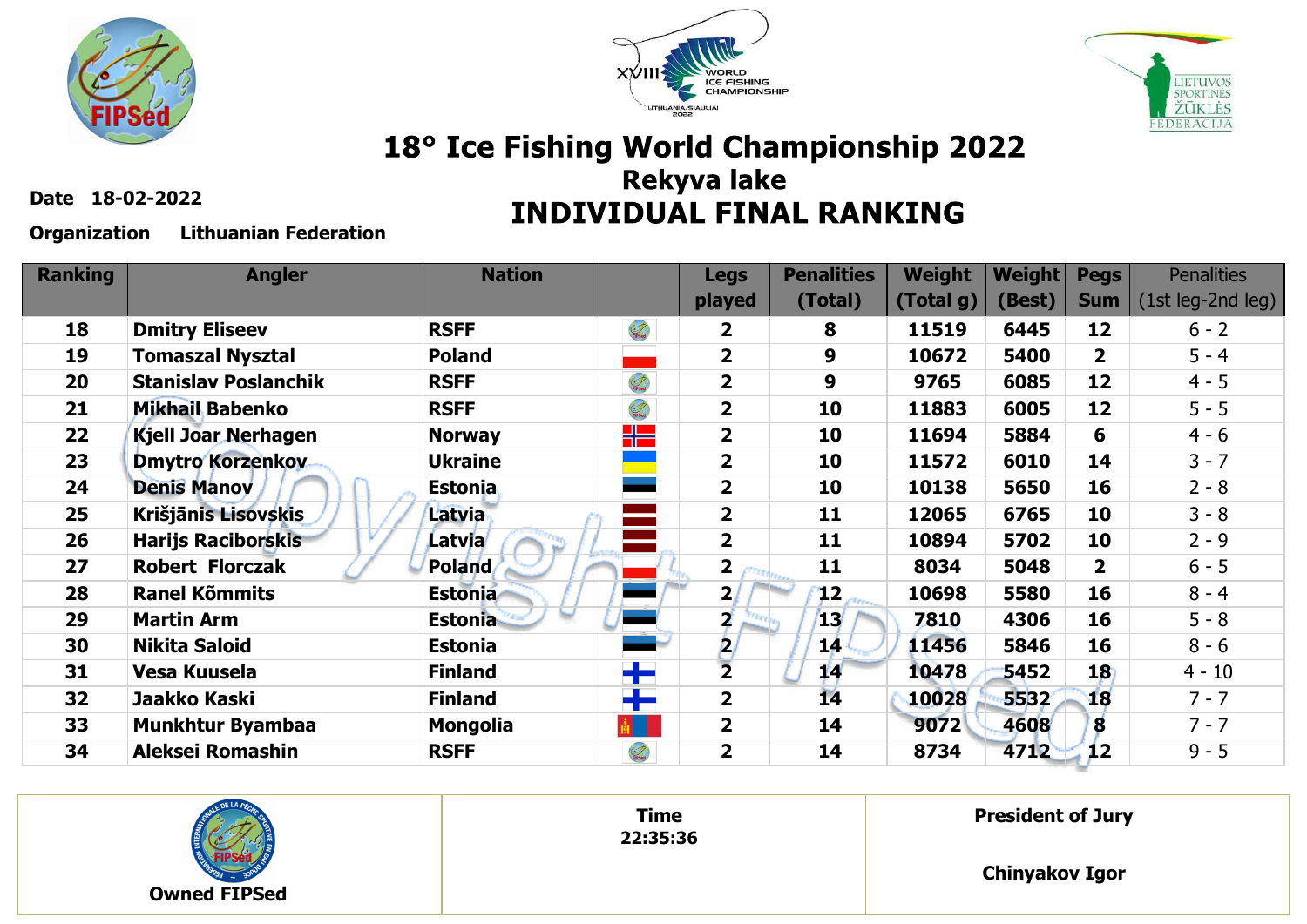





**Date 18-02-2022**

**Organization Lithuanian Federation**

| <b>Ranking</b> | <b>Angler</b>              | <b>Nation</b>   |                                        | <b>Legs</b>             | <b>Penalities</b> | <b>Weight</b> | <b>Weight</b> | <b>Pegs</b>    | <b>Penalities</b> |
|----------------|----------------------------|-----------------|----------------------------------------|-------------------------|-------------------|---------------|---------------|----------------|-------------------|
|                |                            |                 |                                        | played                  | (Total)           | (Total g)     | (Best)        | <b>Sum</b>     | (1st leg-2nd leg) |
| 35             | <b>Māris Ārinš</b>         | Latvia          |                                        | $\overline{\mathbf{2}}$ | 14                | 7348          | 4542          | 10             | $7 - 7$           |
| 36             | <b>Nikolay Diadenko</b>    | <b>RSFF</b>     | $\mathcal{O}$                          | $\overline{\mathbf{2}}$ | 15                | 10739         | 6155          | 12             | $7 - 8$           |
| 37             | <b>Balkhuu Baldanbuu</b>   | <b>Mongolia</b> | $\frac{1}{\vert \mathfrak{g} \vert}$ . | $\overline{\mathbf{2}}$ | 15                | 10038         | 5176          | 8              | $9 - 6$           |
| 38             | <b>Jussi Rossi</b>         | <b>Finland</b>  | ╋╾                                     | $\overline{\mathbf{2}}$ | 15                | 9994          | 5808          | 18             | $6 - 9$           |
| 39             | Zorigtbaatar Gantumur      | <b>Mongolia</b> | $\frac{1}{\vert \mathfrak{g} \vert}$ . | $\overline{\mathbf{2}}$ | 15                | 9862          | 5132          | 8              | $9 - 6$           |
| 40             | <b>Niklas Strengelsrud</b> | <b>Norway</b>   | ╬═                                     | $\overline{\mathbf{2}}$ | 16                | 6784          | 4524          | 6              | $10 - 6$          |
| 41             | Johan Kindlundh            | <b>Sweden</b>   | <u>r a s</u><br>n en                   | $\overline{\mathbf{2}}$ | 17                | 9868          | 5126          | 4              | $6 - 11$          |
| 42             | <b>Wojtak Radosław</b>     | <b>Poland</b>   |                                        | $\overline{2}$          | 17                | 9098          | 4756          | $\overline{2}$ | $8 - 9$           |
| 43             | <b>Chinbat Namnandorj</b>  | <b>Mongolia</b> | $\frac{1}{\vert \mathfrak{g} \vert}$   | $\overline{2}$          | 17                | 7928          | 5484          | 8              | $9 - 8$           |
| 44             | <b>Johan Axelsson</b>      | <b>Sweden</b>   | ┽╾                                     | $\overline{\mathbf{2}}$ | 18                | 8966          | 4676          | 4              | $11 - 7$          |
| 45             | <b>Raimonds Kinerts</b>    | Latvia          |                                        | 2 <sub>1</sub>          | 19                | 8576          | 4482          | 10             | $10 - 9$          |
| 46             | Andis Vecvērdiņš           | <b>Latvia</b>   |                                        |                         | 19'               | 7970          | 4210          | 10             | $9 - 10$          |
| 47             | <b>Odd Henning Hansen</b>  | <b>Norway</b>   | ╬                                      | 21                      | $20 -$            | 7614          | 4028          | 6              | $10 - 10$         |
| 48             | Seppo Pönni                | <b>Finland</b>  | ╈                                      | $\overline{2}$          | 20                | 6080          | 4146          | 18             | $11 - 9$          |
| 49             | <b>Daniel Ahlgren</b>      | <b>Sweden</b>   | <u>ra ka</u><br><b>TELESCOPE</b>       | $\overline{\mathbf{2}}$ | 20                | 5884          | 3372          | J              | $8 - 12$          |
| 50             | <b>Margus Ollin</b>        | <b>Estonia</b>  |                                        | $\overline{\mathbf{2}}$ | 22                | 7924          | 3990          | 16             | $10 - 12$         |
| 51             | <b>Fredrik Samuelssom</b>  | <b>Sweden</b>   | $\rightarrow$                          | $\overline{\mathbf{2}}$ | 22                | 7886          | 4264          | 4              | $11 - 11$         |



**Time 22:35:37** **President of Jury**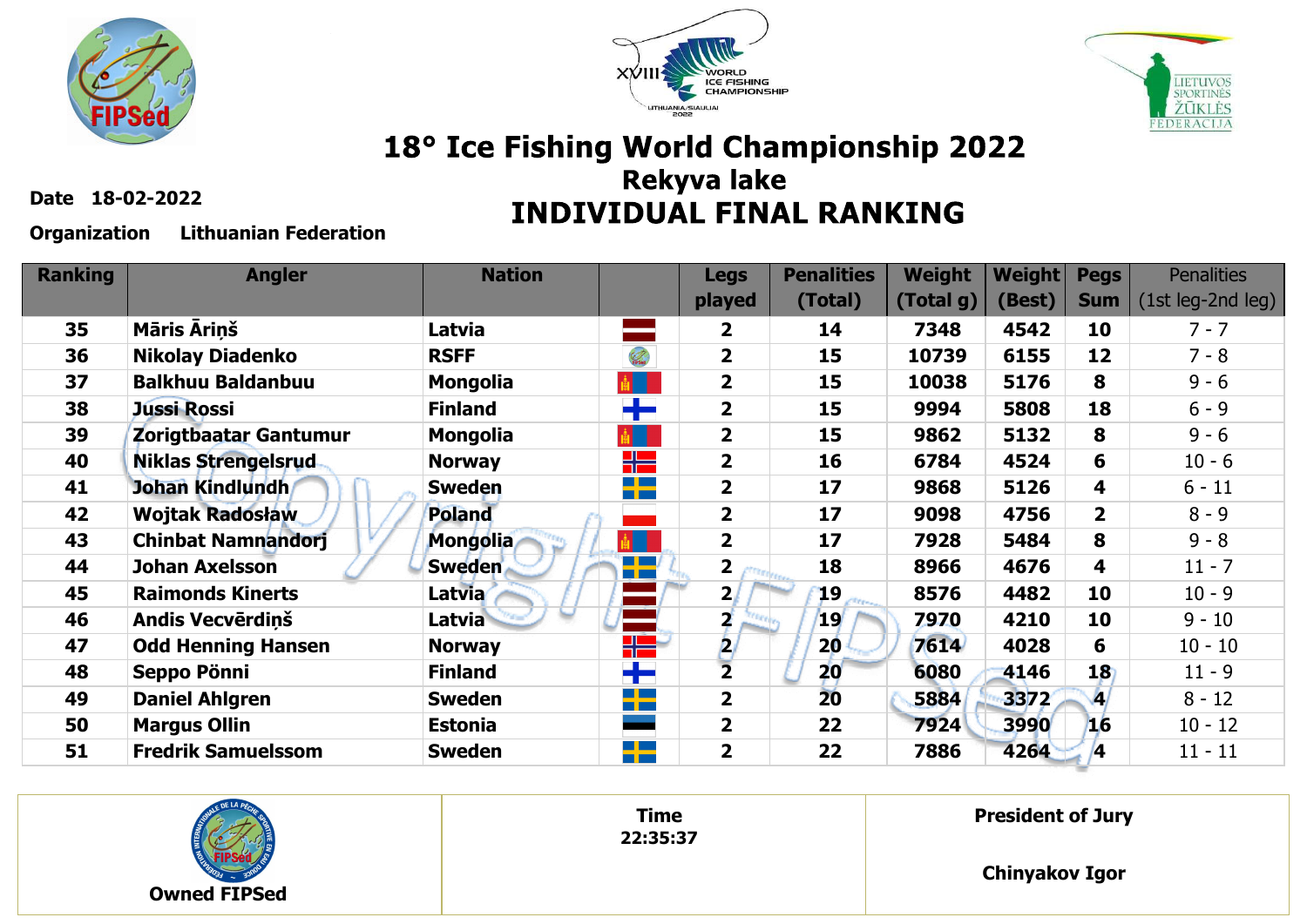





**Date 18-02-2022**

#### **Organization Lithuanian Federation**

| <b>Ranking</b> | <b>Angler</b>                 | <b>Nation</b>  |                      | <b>Legs</b>             | <b>Penalities</b> | <b>Weight</b> | <b>Weight</b> | <b>Pegs</b>             | <b>Penalities</b> |
|----------------|-------------------------------|----------------|----------------------|-------------------------|-------------------|---------------|---------------|-------------------------|-------------------|
|                |                               |                |                      | played                  | (Total)           | (Total g)     | (Best)        | <b>Sum</b>              | (1st leg-2nd leg) |
| 52             | <b>Ion Preda</b>              | Romania        | П                    | $\overline{\mathbf{2}}$ | 22                | 7398          | 4286          | 24                      | $10 - 12$         |
| 53             | <b>Marcel Gheorghita</b>      | Romania        |                      | $\overline{\mathbf{2}}$ | 22                | 7314          | 4266          | 24                      | $12 - 10$         |
| 54             | <b>Iulian Cristinel Botu</b>  | Romania        |                      | $\overline{\mathbf{2}}$ | 22                | 6484          | 3672          | 24                      | $11 - 11$         |
| 55             | <b>Ivar Borthen</b>           | <b>Norway</b>  | ٢Æ                   | $\overline{\mathbf{2}}$ | 22                | 5932          | 3758          | 6                       | $12 - 10$         |
| 56             | Jimmy Bornström               | <b>Sweden</b>  | $\Box$ $\Box$<br>n m | $\overline{\mathbf{2}}$ | 23                | 7490          | 3972          | 4                       | $12 - 11$         |
| 57             | <b>Olli Saarela</b>           | <b>Finland</b> | ┿                    | $\overline{\mathbf{2}}$ | 23                | 6806          | 4032          | 18                      | $11 - 12$         |
| 58             | <b>Gabriel Neamtu</b>         | Romania        |                      | $\overline{\mathbf{2}}$ | 23                | 4852          | 3140          | 24                      | $12 - 11$         |
| 59             | <b>Denys Novgorodskyi</b>     | <b>Ukraine</b> |                      | 1                       | 5                 | 5156          | 5156          | $\overline{\mathbf{z}}$ | 5                 |
| 60             | <b>Ivan Shchevych</b>         | Ukraine        |                      | 1                       | 8                 | 4538          | 4538          | $\overline{\mathbf{z}}$ | 8                 |
| 61             | <b>Marinel Baicea</b>         | <b>Romania</b> |                      | 1<br><b>Thread</b>      | 12                | 2504          | 2504          | 12                      | 12                |
| 62             | <b>Alexandrina Constantin</b> | <b>Romania</b> |                      |                         | $\bf{12}$         | 2104          | 2104          | 12                      | 12                |
|                |                               |                |                      |                         |                   |               |               |                         |                   |
|                |                               |                |                      |                         |                   |               |               |                         |                   |
|                |                               |                |                      |                         |                   |               |               |                         |                   |
|                |                               |                |                      |                         |                   |               |               |                         |                   |
|                |                               |                |                      |                         |                   |               |               |                         |                   |
|                |                               |                |                      |                         |                   |               |               |                         |                   |

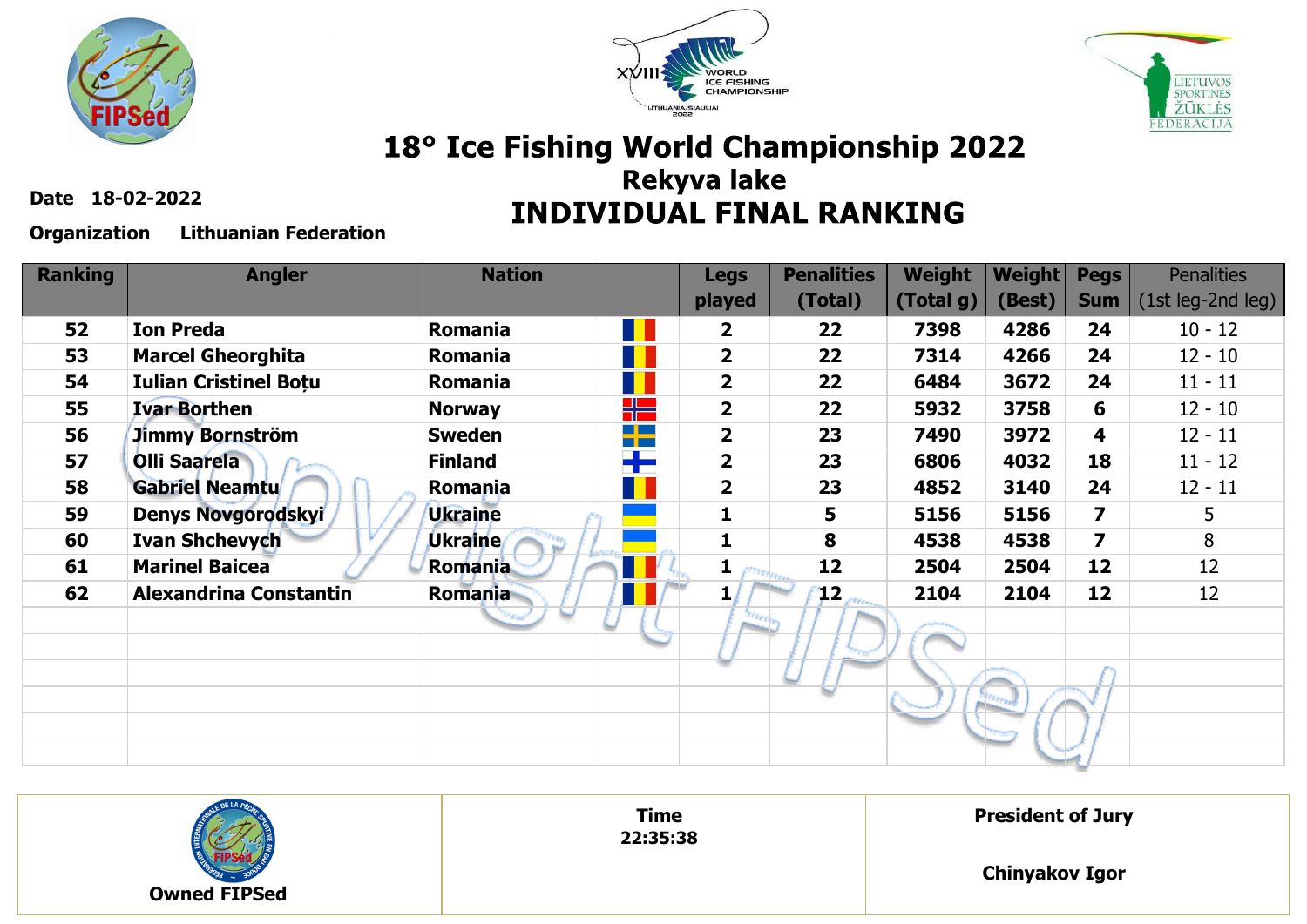





**Date 18-02-2022**

**Organization Lithuanian Federation Leg nr. 2**

| <b>Ranking</b>          | <b>Nation</b>   |               | <b>Penalities</b><br>(Total) | Weight<br>(Total) | <b>Weight</b><br>(Best) | <b>Penalities</b><br>(Angler) |
|-------------------------|-----------------|---------------|------------------------------|-------------------|-------------------------|-------------------------------|
| $\mathbf{1}$            | Lithuania       |               | 9                            | 31964             | 7340                    | $1 - 1 - 1 - 3 - 3$           |
| $\overline{2}$          | <b>Belarus</b>  |               | 11                           | 31485             | 7190                    | $1 - 1 - 2 - 3 - 4$           |
| 3                       | <b>Ukraine</b>  |               | 21                           | 28112             | 6040                    | $2 - 3 - 4 - 5 - 7$           |
| $\overline{\mathbf{4}}$ | <b>RSFF</b>     | <b>FIPSet</b> | 25                           | 27831             | 6445                    | $2 - 5 - 5 - 5 - 8$           |
| 5                       | <b>Poland</b>   |               | 25                           | 26740             | 6480                    | $3 - 4 - 4 - 5 - 9$           |
| $6\phantom{1}6$         | <b>Mongolia</b> |               | 29                           | 26070             | 6530                    | $2 - 6 - 6 - 7 - 8$           |
| $\overline{\mathbf{z}}$ | <b>Norway</b>   |               | 34                           | 24718             | 7040                    | $2 - 6 - 6 - 10 - 10$         |
| 8                       | <b>Estonia</b>  |               | 38                           | 23456             | 5610                    | $4 - 6 - 8 - 8 - 12$          |
| $\boldsymbol{9}$        | Latvia          |               | 43                           | 22888             | 5300                    | $7 - 8 - 9 - 9 - 10$          |
| 10                      | <b>Finland</b>  |               | 47                           | 21664             | 5532                    | $7 - 9 - 9 - 10 - 12$         |
| 11                      | <b>Sweden</b>   |               | 52                           | 20572             | 4742                    | $2 + 11 - 11 - 11 - 12$       |
| 12                      | Romania         |               | 56                           | 16694             | 4266                    | $10 - 11 - 11 - 12 - 12$      |



**Time 22:19:24** **President of Jury**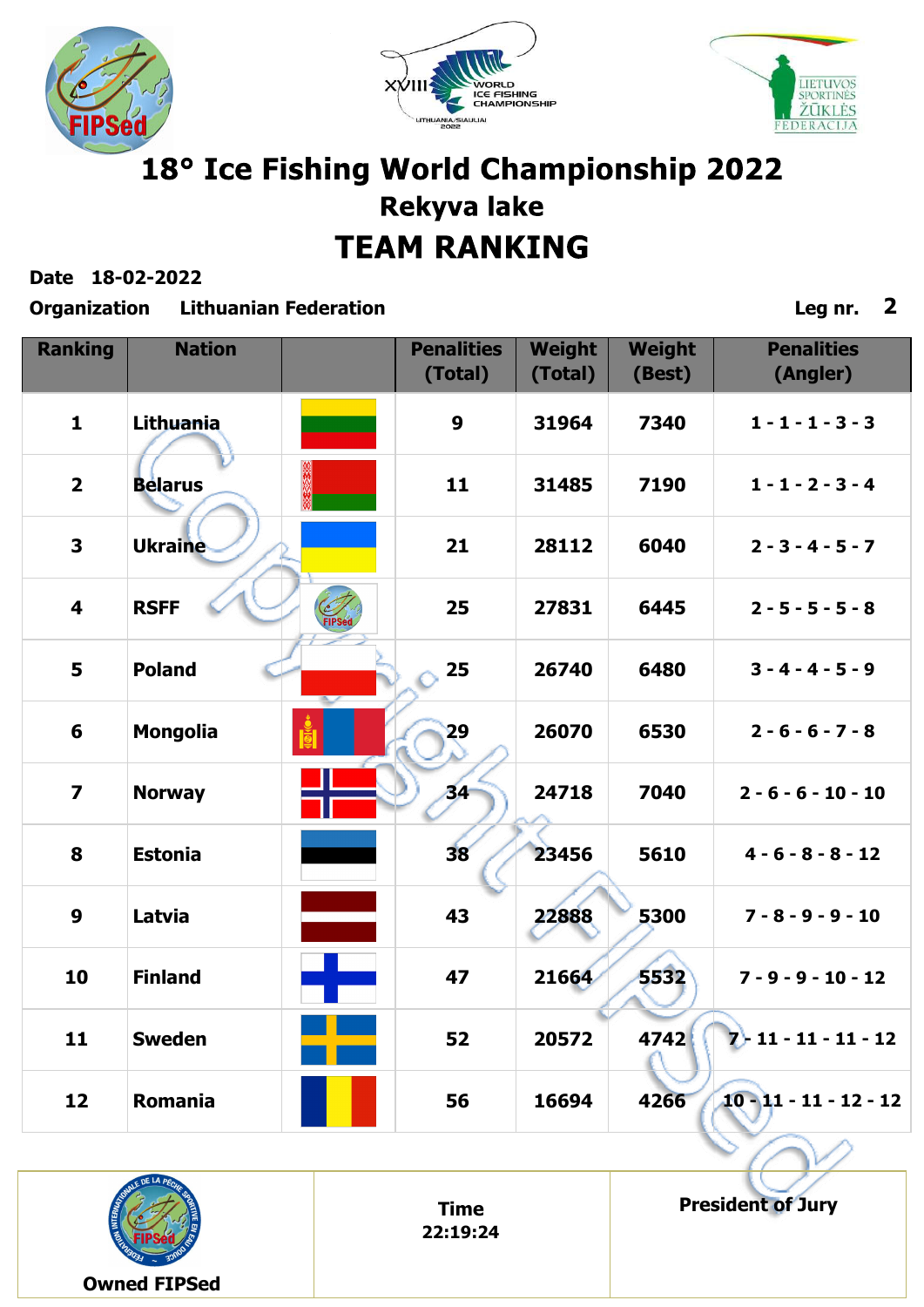





**Date 18-02-2022**

#### **Organization Lithuanian Federation Leg nr. 2**

| <b>Ranking</b>          | <b>Angler</b>                           | <b>Nation</b>    | <b>Penalities</b> | Weight | Peg                     | <b>Note</b> |
|-------------------------|-----------------------------------------|------------------|-------------------|--------|-------------------------|-------------|
|                         |                                         |                  |                   | (g)    | (Nr.)                   |             |
| $\mathbf{1}$            | <b>Arūnas</b><br><b>Koska</b>           | <b>Lithuania</b> | $\mathbf{1}$      | 7340   | 11                      |             |
| $\overline{2}$          | <b>Aliaksei</b><br>Yudzenkou            | <b>Belarus</b>   | $\mathbf{1}$      | 7190   | 10                      |             |
| 3                       | <b>Vitali</b><br><b>Nekrashevich</b>    | <b>Belarus</b>   | $\mathbf{1}$      | 6800   | 10                      |             |
| 4                       | <b>Modestas</b><br><b>Atmanavičius</b>  | <b>Lithuania</b> | $\mathbf{1}$      | 6445   | 11                      |             |
| 5                       | <b>Leonas</b><br><b>Mindaugas</b>       | Lithuania        | $\mathbf{1}$      | 5690   | 11                      |             |
| 6                       | <b>Tomas</b><br><b>Bagdziunas</b>       | Norway           | $\overline{2}$    | 7040   | $\overline{\mathbf{3}}$ |             |
| $\overline{\mathbf{z}}$ | <b>Khuseljargal</b><br><b>Sumjidmaa</b> | <b>Mongolia</b>  | $\overline{2}$    | 6530   | $\overline{\mathbf{4}}$ |             |
| 8                       | <b>Dmitry</b><br><b>Eliseev</b>         | <b>RSFF</b>      | $\overline{2}$    | 6445   | 6                       |             |
| $\boldsymbol{9}$        | <b>Pavlo</b><br><b>Khvas</b>            | <b>Ukraine</b>   | $\overline{2}$    | 5926   | $\overline{\mathbf{z}}$ |             |
| 10                      | <b>Ihar</b><br><b>Kidakou</b>           | <b>Belarus</b>   | $\overline{2}$    | 5546   | 10                      |             |
| 11                      | <b>Deividas</b><br><b>Račkauskas</b>    | <b>Lithuania</b> | 3                 | 6505   | 11                      |             |
| 12                      | <b>Bogusław</b><br><b>Murzyn</b>        | <b>Poland</b>    | $\mathbf{r}$      | 6480   | $\mathbf{1}$            |             |
| 13                      | <b>Artūras</b><br><b>Skvirba</b>        | Lithuania        | 'N                | 5984   | 11                      |             |
| 14                      | <b>Piotr</b><br><b>Tabunou</b>          | <b>Belarus</b>   | 3                 | 5694   | 10                      |             |
| 15                      | <b>Oleksii</b><br><b>Zaiko</b>          | <b>Ukraine</b>   | 3                 | 5428   | $\overline{\mathbf{z}}$ |             |



**Time 22:26:50** **President of Jury**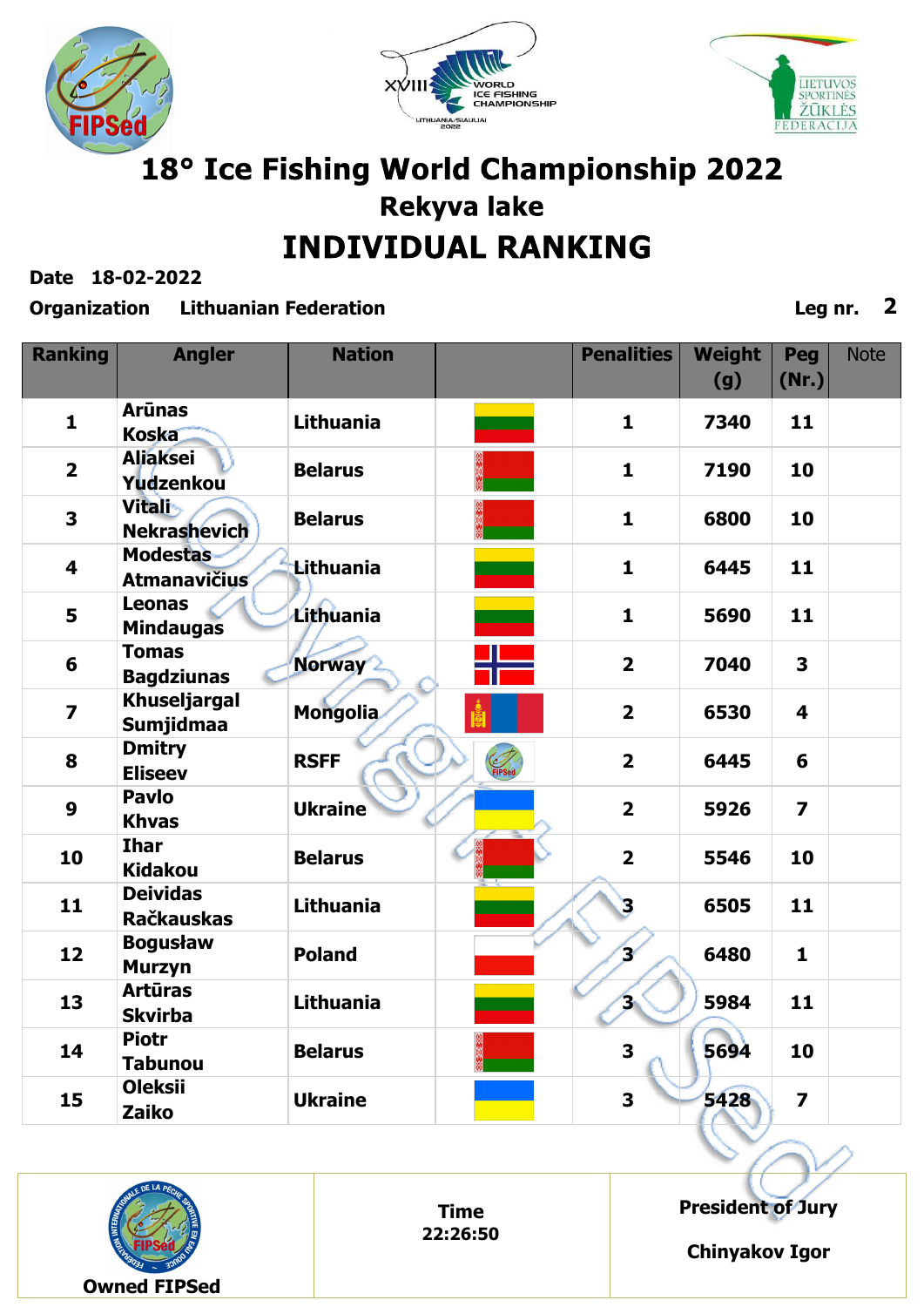





**Date 18-02-2022**

#### **Organization Lithuanian Federation Leg nr. 2**

| <b>Ranking</b> | <b>Angler</b>                         | <b>Nation</b>   |        | <b>Penalities</b>       | <b>Weight</b><br>(g) | Peg<br>(Nr.)            | <b>Note</b> |
|----------------|---------------------------------------|-----------------|--------|-------------------------|----------------------|-------------------------|-------------|
| 16             | <b>Yury</b><br><b>Sidarovich</b>      | <b>Belarus</b>  |        | $\overline{\mathbf{4}}$ | 6255                 | 10                      |             |
| 17             | <b>Igor</b><br><b>Novgorodskyi</b>    | <b>Ukraine</b>  |        | $\overline{\mathbf{4}}$ | 6040                 | $\overline{\mathbf{z}}$ |             |
| 18             | <b>Tomaszal</b><br><b>Nysztal</b>     | <b>Poland</b>   |        | $\overline{\mathbf{4}}$ | 5272                 | $\mathbf{1}$            |             |
| 19             | <b>Sebastian</b><br>Nowakowski        | <b>Poland</b>   |        | $\overline{\mathbf{4}}$ | 5184                 | $\mathbf{1}$            |             |
| 20             | <b>Ranel</b><br><b>Kõmmits</b>        | Estonia         |        | $\overline{\mathbf{4}}$ | 5118                 | 8                       |             |
| 21             | <b>Stanislav</b><br><b>Poslanchik</b> | <b>RSFF</b>     |        | 5                       | 6085                 | 6                       |             |
| 22             | <b>Mikhail</b><br><b>Babenko</b>      | <b>RSFF</b>     | FIPSed | 5                       | 6005                 | 6                       |             |
| 23             | <b>Denys</b><br><b>Novgorodskyi</b>   | <b>Ukraine</b>  |        | 5                       | 5156                 | $\overline{\mathbf{z}}$ |             |
| 24             | <b>Robert</b><br><b>Florczak</b>      | <b>Poland</b>   |        | 5                       | 5048                 | $\mathbf{1}$            |             |
| 25             | <b>Aleksei</b><br><b>Romashin</b>     | <b>RSFF</b>     |        | 5                       | 4712                 | 6                       |             |
| 26             | <b>Kjell Joar</b><br><b>Nerhagen</b>  | <b>Norway</b>   |        | 6                       | 5810                 | $\overline{\mathbf{3}}$ |             |
| 27             | <b>Nikita</b><br><b>Saloid</b>        | <b>Estonia</b>  |        | $\epsilon$              | 5610                 | 8                       |             |
| 28             | <b>Balkhuu</b><br><b>Baldanbuu</b>    | <b>Mongolia</b> |        | 'n.                     | 4862                 | $\overline{\mathbf{4}}$ |             |
| 29             | <b>Zorigtbaatar</b><br>Gantumur       | <b>Mongolia</b> |        | $6\phantom{1}6$         | 4730                 | $\overline{\mathbf{4}}$ |             |
| 30             | <b>Niklas</b><br><b>Strengelsrud</b>  | <b>Norway</b>   |        | 6                       | 4524                 | 3                       |             |



**Time 22:26:51** **President of Jury**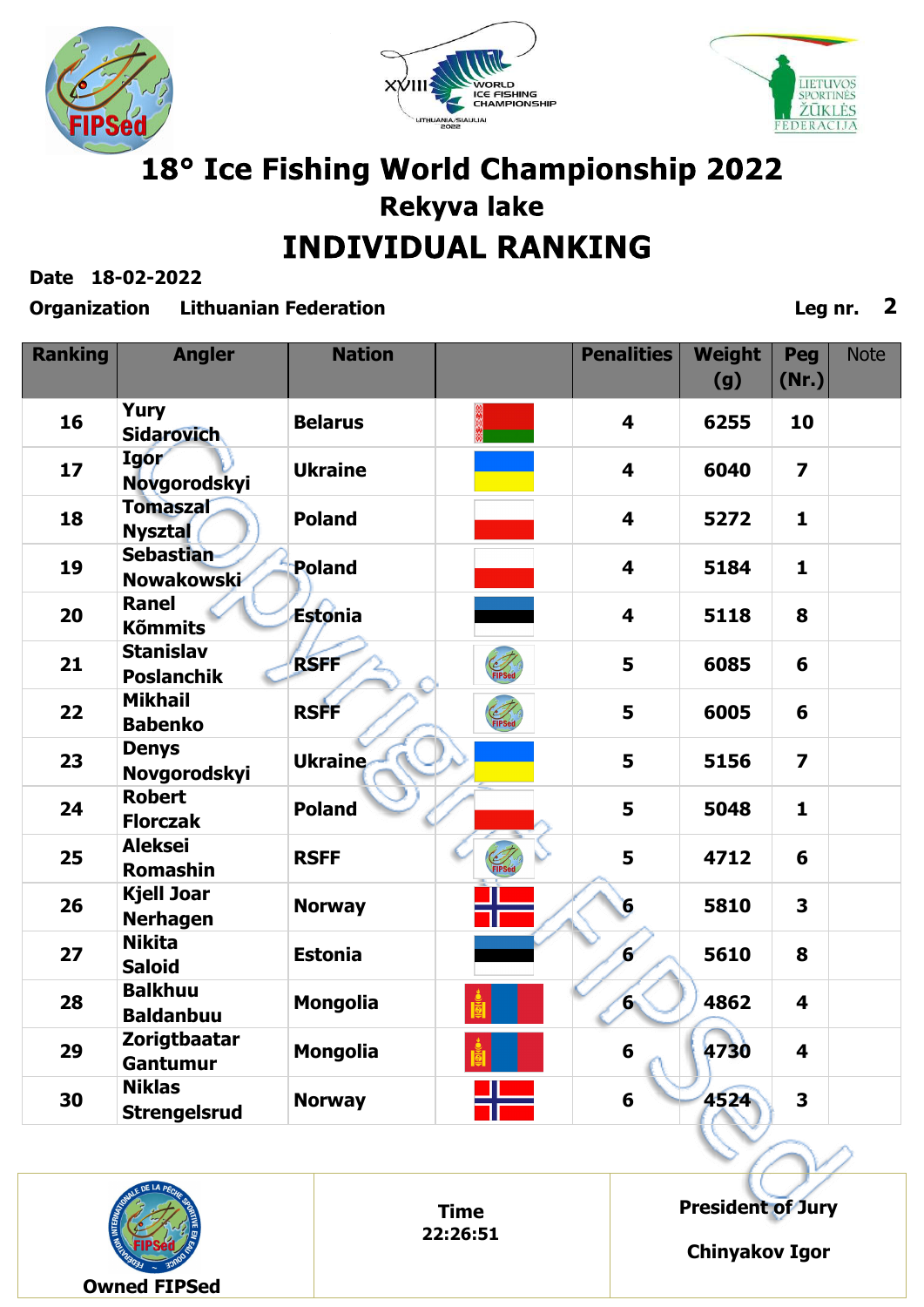





**Date 18-02-2022**

#### **Organization Lithuanian Federation Leg nr. 2**

| <b>Ranking</b> | <b>Angler</b>                        | <b>Nation</b>   |                                                                                                                      | <b>Penalities</b>       | <b>Weight</b><br>(g) | Peg<br>(Nr.)            | <b>Note</b> |
|----------------|--------------------------------------|-----------------|----------------------------------------------------------------------------------------------------------------------|-------------------------|----------------------|-------------------------|-------------|
| 31             | <b>Dmytro</b><br><b>Korzenkov</b>    | <b>Ukraine</b>  | <b>Contract Contract Contract Contract Contract Contract Contract Contract Contract Contract Contract Contract C</b> | $\overline{7}$          | 5562                 | $\overline{\mathbf{z}}$ |             |
| 32             | <b>Jaakko</b><br><b>Kaski</b>        | <b>Finland</b>  |                                                                                                                      | $\overline{z}$          | 5532                 | $\boldsymbol{9}$        |             |
| 33             | <b>Johan</b><br><b>Axelsson</b>      | <b>Sweden</b>   |                                                                                                                      | $\overline{\mathbf{z}}$ | 4676                 | $\overline{\mathbf{2}}$ |             |
| 34             | <b>Māris</b><br><b>Āriņš</b>         | Latvia          |                                                                                                                      | $\overline{7}$          | 4542                 | 5                       |             |
| 35             | <b>Munkhtur</b><br><b>Byambaa</b>    | <b>Mongolia</b> |                                                                                                                      | $\overline{\mathbf{z}}$ | 4464                 | $\overline{\mathbf{4}}$ |             |
| 36             | <b>Chinbat</b><br><b>Namnandorj</b>  | <b>Mongolia</b> |                                                                                                                      | 8                       | 5484                 | $\overline{\mathbf{4}}$ |             |
| 37             | <b>Krišjānis</b><br><b>Lisovskis</b> | Latvia          |                                                                                                                      | 8                       | 5300                 | 5                       |             |
| 38             | <b>Nikolay</b><br><b>Diadenko</b>    | <b>RSFF</b>     |                                                                                                                      | 8                       | 4584                 | 6                       |             |
| 39             | <b>Denis</b><br><b>Manov</b>         | <b>Estonia</b>  |                                                                                                                      | 8                       | 4488                 | 8                       |             |
| 40             | <b>Martin</b><br><b>Arm</b>          | <b>Estonia</b>  |                                                                                                                      | 8                       | 4306                 | 8                       |             |
| 41             | <b>Harijs</b><br><b>Raciborskis</b>  | Latvia          |                                                                                                                      | $\mathbf{9}$            | 5192                 | 5                       |             |
| 42             | Wojtak<br><b>Radosław</b>            | <b>Poland</b>   |                                                                                                                      | $\mathbf{S}^{\prime}$   | 4756                 | $\mathbf{1}$            |             |
| 43             | <b>Jussi</b><br><b>Rossi</b>         | <b>Finland</b>  |                                                                                                                      | 9.                      | 4186                 | 9                       |             |
| 44             | <b>Seppo</b><br>Pönni                | <b>Finland</b>  | T                                                                                                                    | 9                       | 4146                 | $\boldsymbol{9}$        |             |
| 45             | <b>Raimonds</b><br><b>Kinerts</b>    | Latvia          |                                                                                                                      | $\boldsymbol{9}$        | 4094                 | 5                       |             |



**Time 22:26:51** **President of Jury**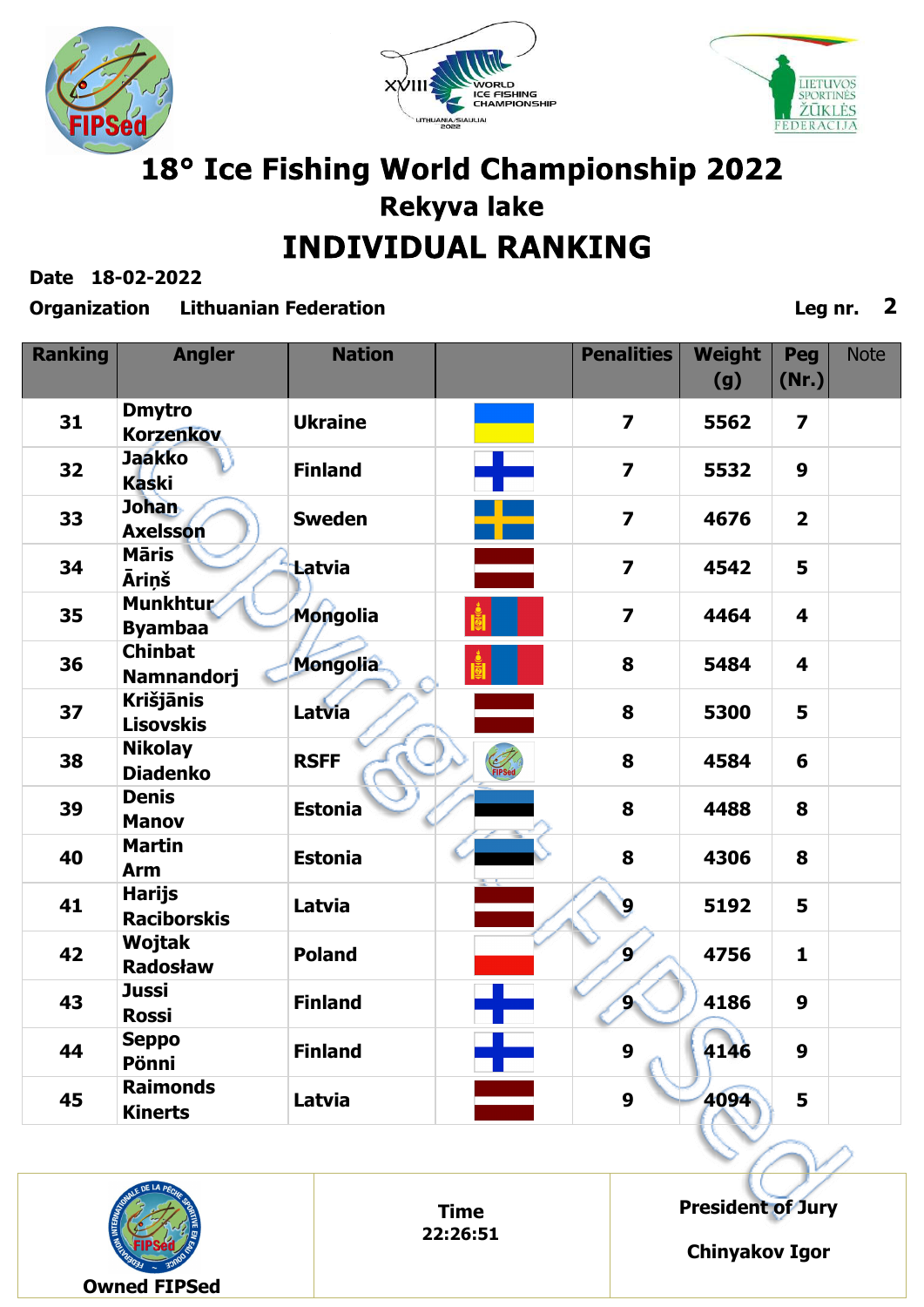





**Date 18-02-2022**

#### **Organization Lithuanian Federation Leg nr. 2**

| <b>Ranking</b> | <b>Angler</b>                          | <b>Nation</b>  |   | <b>Penalities</b> | <b>Weight</b><br>(g) | Peg<br>(Nr.)   | <b>Note</b> |
|----------------|----------------------------------------|----------------|---|-------------------|----------------------|----------------|-------------|
| 46             | <b>Vesa</b><br><b>Kuusela</b>          | <b>Finland</b> | ╋ | 10                | 5026                 | 9              |             |
| 47             | <b>Marcel</b><br>Gheorghita            | <b>Romania</b> |   | 10                | 4266                 | 12             |             |
| 48             | <b>Andis</b><br>Vecvērdinš             | Latvia         |   | 10                | 3760                 | 5              |             |
| 49             | <b>Ivar</b><br><b>Borthen</b>          | <b>Norway</b>  |   | 10                | 3758                 | 3              |             |
| 50             | <b>Odd Henning</b><br><b>Hansen</b>    | <b>Norway</b>  |   | 10                | 3586                 | 3              |             |
| 51             | <b>Johan</b><br><b>Kindlundh</b>       | <b>Sweden</b>  |   | 11                | 4742                 | $\overline{2}$ |             |
| 52             | <b>Fredrik</b><br><b>Samuelssom</b>    | <b>Sweden</b>  |   | 11                | 4264                 | $\overline{2}$ |             |
| 53             | <b>Iulian Cristinel</b><br><b>Botu</b> | <b>Romania</b> |   | 11                | 3672                 | 12             |             |
| 54             | <b>Jimmy</b><br><b>Bornström</b>       | <b>Sweden</b>  |   | 11                | 3518                 | $\overline{2}$ |             |
| 55             | <b>Gabriel</b><br><b>Neamtu</b>        | <b>Romania</b> |   | 11                | 3140                 | 12             |             |
| 56             | <b>Margus</b><br>Ollin                 | <b>Estonia</b> |   | Ì2                | 3934                 | 8              |             |
| 57             | <b>Daniel</b><br><b>Ahlgren</b>        | <b>Sweden</b>  |   | V                 | 3372                 | $\overline{2}$ |             |
| 58             | Ion<br><b>Preda</b>                    | <b>Romania</b> |   | 12                | 3112                 | 12             |             |
| 59             | Olli<br><b>Saarela</b>                 | <b>Finland</b> |   | 12                | 2774                 | 9              |             |
| 60             | <b>Marinel</b><br><b>Baicea</b>        | Romania        |   | 12                | 2504                 | 12             |             |



**Time 22:26:52** **President of Jury**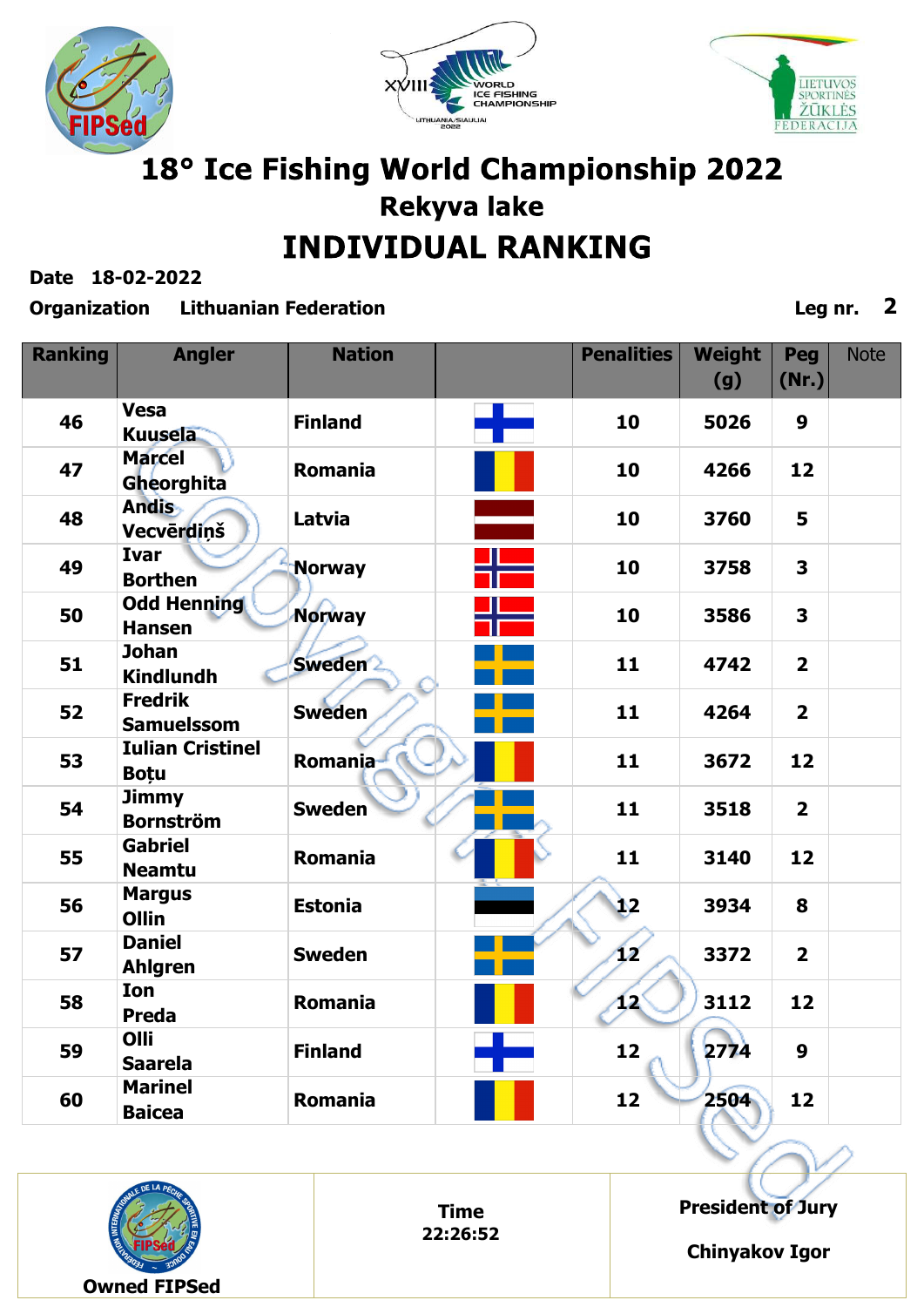





## 18° Ice Fishing World Championship 2022 **Rekyva lake Sector A**

**Date 18-02-2022**

| <b>Penalties</b>        | <b>Angler</b>              | <b>Nation</b>    | Weight<br>(g) | <b>Note</b> | Peg<br>(Nr.)   |
|-------------------------|----------------------------|------------------|---------------|-------------|----------------|
| $\mathbf{1}$            | <b>Nekrashevich Vitali</b> | <b>Belarus</b>   | 6800          |             | 10             |
| $\overline{\mathbf{2}}$ | <b>Eliseev Dmitry</b>      | <b>RSFF</b>      | 6445          |             | 6              |
| 3                       | Skvirba Artūras            | <b>Lithuania</b> | 5984          |             | 11             |
| $\overline{\mathbf{4}}$ | Nowakowski Sebastian       | <b>Poland</b>    | 5184          |             | $\mathbf{1}$   |
| 5                       | Novgorodskyi Denys         | <b>Ukraine</b>   | 5156          |             | $\overline{7}$ |
| 6                       | <b>Baldanbuu Balkhuu</b>   | <b>Mongolia</b>  | 4862          |             | $\overline{4}$ |
| $\overline{7}$          | Āriņš Māris                | Latvia           | 4542          |             | 5              |
| 8                       | <b>Manov Denis</b>         | Estonia          | 4488          |             | 8              |
| 9                       | Pönni Seppo                | <b>Finland</b>   | 4146          |             | 9              |
| 10                      | <b>Borthen Ivar</b>        | <b>Norway</b>    | 3758          |             | $\overline{3}$ |
| 11                      | <b>Bornström Jimmy</b>     | <b>Sweden</b>    | 3518          |             | $\overline{2}$ |
| 12                      | <b>Preda Ion</b>           | Romania          | 3112          |             | 12             |

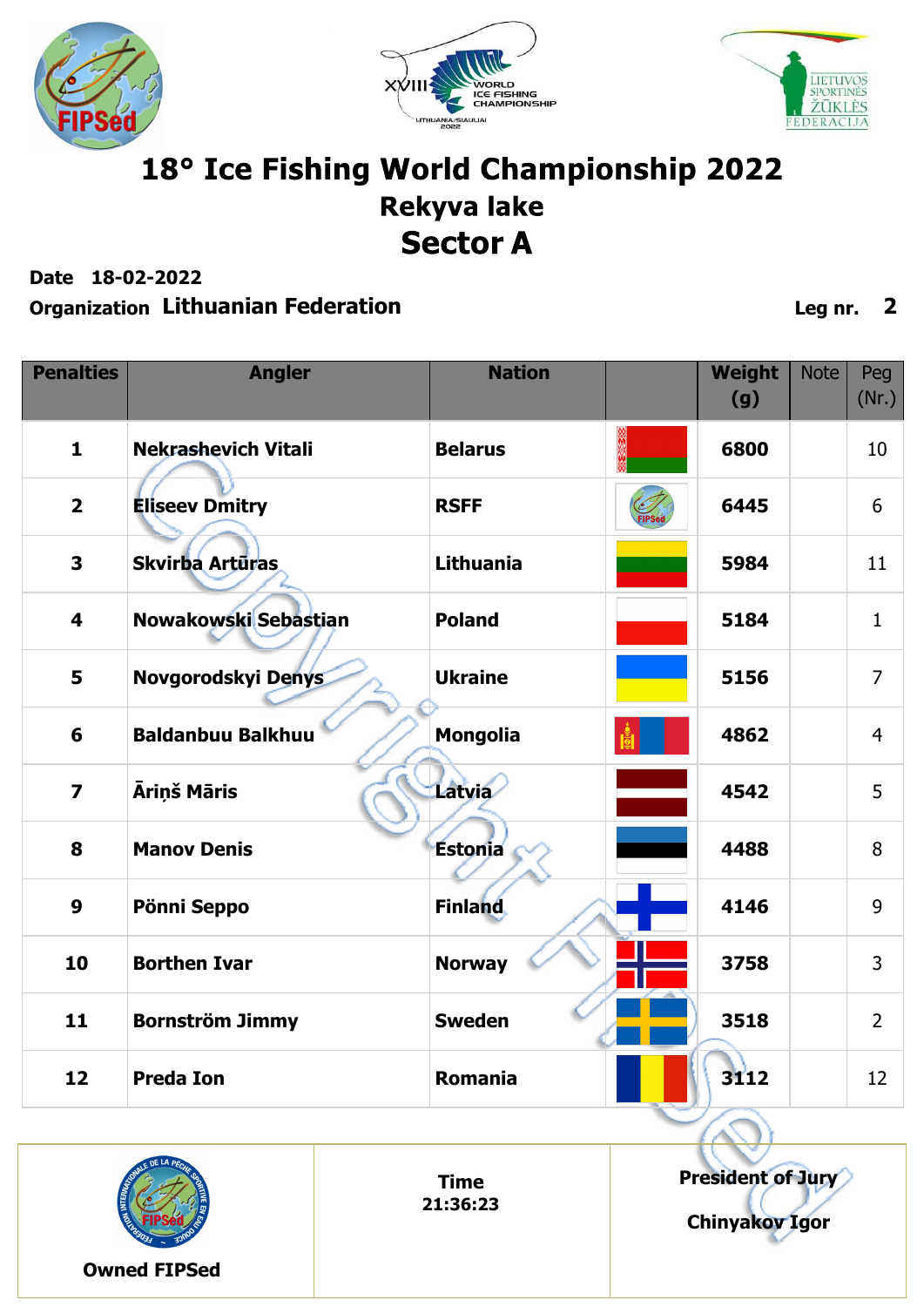





## 18° Ice Fishing World Championship 2022 **Rekyva lake Sector B**

**Date 18-02-2022**

| <b>Penalties</b>        | <b>Angler</b>                | <b>Nation</b>   | <b>Weight</b><br>(g) | <b>Note</b> | Peg<br>(Nr.)   |
|-------------------------|------------------------------|-----------------|----------------------|-------------|----------------|
| $\mathbf{1}$            | <b>Mindaugas Leonas</b>      | Lithuania       | 5690                 |             | 11             |
| $\overline{2}$          | <b>Kidakou Ihar</b>          | <b>Belarus</b>  | 5546                 |             | 10             |
| 3                       | Zaiko Oleksii                | <b>Ukraine</b>  | 5428                 |             | $\overline{7}$ |
| $\overline{\mathbf{4}}$ | <b>Nysztal Tomaszal</b>      | <b>Poland</b>   | 5272                 |             | $\mathbf{1}$   |
| 5                       | Romashin Aleksei             | <b>RSFF</b>     | 4712                 |             | 6              |
| 6                       | <b>Strengelsrud Niklas</b>   | <b>Norway</b>   | 4524                 |             | 3              |
| $\overline{\mathbf{z}}$ | <b>Byambaa Munkhtur</b>      | <b>Mongolia</b> | 4464                 |             | $\overline{4}$ |
| 8                       | <b>Arm Martin</b>            | Estonia         | 4306                 |             | 8              |
| $\boldsymbol{9}$        | <b>Rossi Jussi</b>           | <b>Finland</b>  | 4186                 |             | 9              |
| 10                      | Vecvērdiņš Andis             | Latvia          | 3760                 |             | 5              |
| 11                      | <b>Boțu Iulian Cristinel</b> | <b>Romania</b>  | 3672                 |             | 12             |
| 12                      | <b>Ahlgren Daniel</b>        | <b>Sweden</b>   | 3372                 |             | $\overline{2}$ |

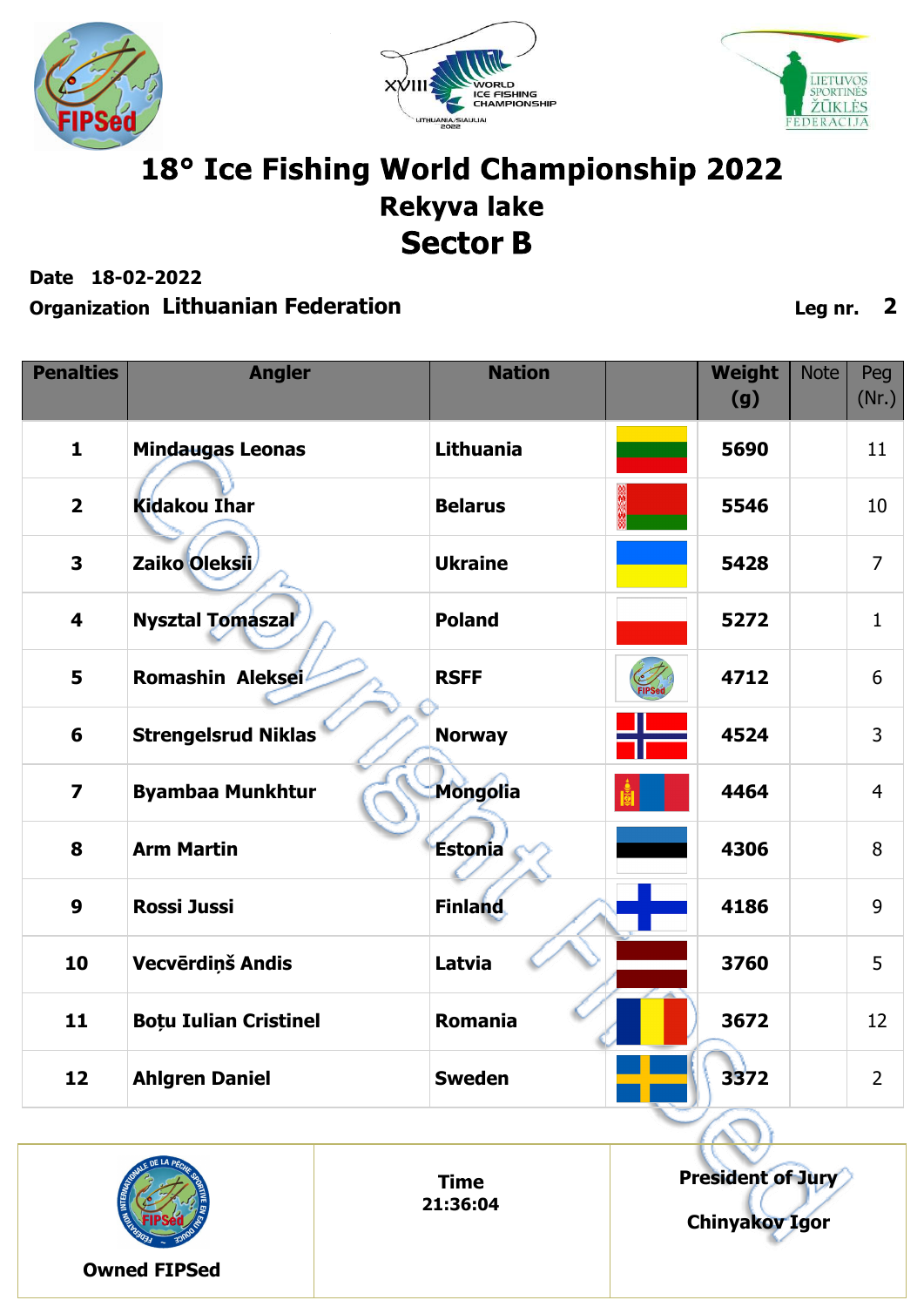





### 18° Ice Fishing World Championship 2022 **Rekyva lake Sector C**

**Date 18-02-2022**

#### **Organization Lithuanian Federation Leg nr. 2**

| <b>Penalties</b>        | <b>Angler</b>             | <b>Nation</b>    | Weight<br>(g) | <b>Note</b> | Peg<br>(Nr.)   |
|-------------------------|---------------------------|------------------|---------------|-------------|----------------|
| $\mathbf{1}$            | Yudzenkou Aliaksei        | <b>Belarus</b>   | 7190          |             | 10             |
| $\overline{2}$          | Sumjidmaa Khuseljargal    | <b>Mongolia</b>  | 6530          |             | $\overline{4}$ |
| 3                       | Račkauskas Deividas       | <b>Lithuania</b> | 6505          |             | 11             |
| $\overline{\mathbf{4}}$ | Novgorodskyi Igor         | <b>Ukraine</b>   | 6040          |             | $\overline{7}$ |
| 5                       | Babenko Mikhail           | <b>RSFF</b>      | 6005          |             | 6              |
| 6                       | Nerhagen Kjell Joar       | <b>Norway</b>    | 5810          |             | $\overline{3}$ |
| $\overline{7}$          | <b>Kaski Jaakko</b>       | <b>Finland</b>   | 5532          |             | 9              |
| 8                       | Lisovskis Krišjānis       | <b>Latvia</b>    | 5300          |             | 5              |
| $\boldsymbol{9}$        | <b>Radosław Wojtak</b>    | <b>Poland</b>    | 4756          |             | $\mathbf{1}$   |
| 10                      | <b>Gheorghita Marcel</b>  | Romania          | 4266          |             | 12             |
| 11                      | <b>Samuelssom Fredrik</b> | <b>Sweden</b>    | 4264          |             | $\overline{2}$ |
| 12                      | <b>Ollin Margus</b>       | <b>Estonia</b>   | 3934          |             | 8              |



**President of Jury Chinyakov Igor**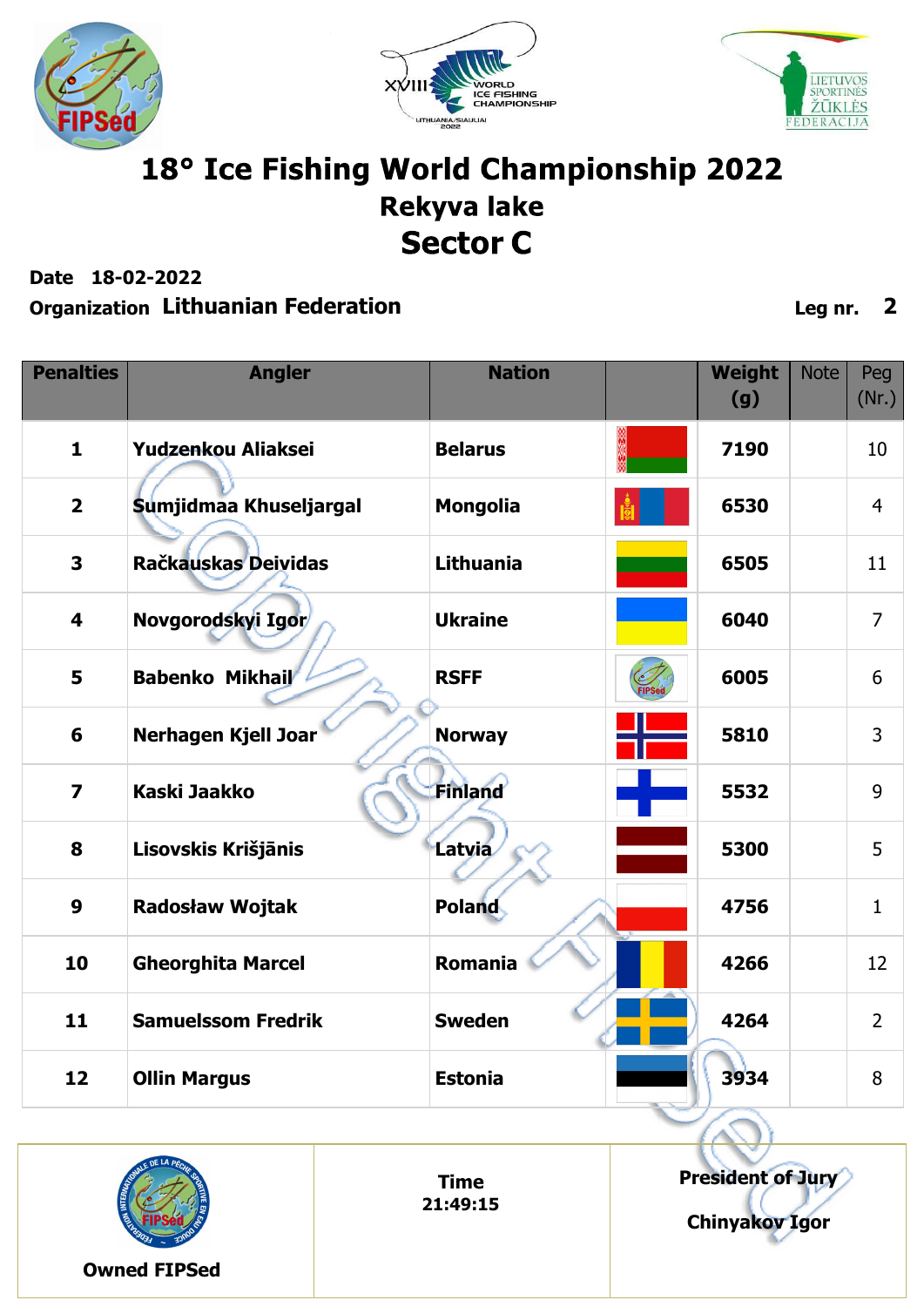





## 18° Ice Fishing World Championship 2022 **Rekyva lake Sector D**

**Date 18-02-2022**

| <b>Penalties</b>        | <b>Angler</b>               | <b>Nation</b>    | <b>Weight</b><br>(g) | <b>Note</b> | Peg<br>(Nr.)   |
|-------------------------|-----------------------------|------------------|----------------------|-------------|----------------|
| $\mathbf{1}$            | <b>Koska Arūnas</b>         | <b>Lithuania</b> | 7340                 |             | 11             |
| $\overline{2}$          | <b>Bagdziunas Tomas</b>     | <b>Norway</b>    | 7040                 |             | $\overline{3}$ |
| 3                       | <b>Murzyn Bogusław</b>      | <b>Poland</b>    | 6480                 |             | $\mathbf{1}$   |
| 4                       | <b>Sidarovich Yury</b>      | <b>Belarus</b>   | 6255                 |             | 10             |
| 5                       | <b>Poslanchik Stanislav</b> | <b>RSFF</b>      | 6085                 |             | 6              |
| 6                       | <b>Saloid Nikita</b>        | <b>Estonia</b>   | 5610                 |             | 8              |
| $\overline{\mathbf{z}}$ | <b>Korzenkov Dmytro</b>     | <b>Ukraine</b>   | 5562                 |             | $\overline{7}$ |
| 8                       | <b>Namnandorj Chinbat</b>   | <b>Mongolia</b>  | 5484                 |             | $\overline{4}$ |
| $\boldsymbol{9}$        | <b>Raciborskis Harijs</b>   | <b>Latvia</b>    | 5192                 |             | 5              |
| 10                      | <b>Kuusela Vesa</b>         | <b>Finland</b>   | 5026                 |             | 9              |
| 11                      | <b>Kindlundh Johan</b>      | <b>Sweden</b>    | 4742                 |             | $\overline{2}$ |
| 12                      | <b>Baicea Marinel</b>       | <b>Romania</b>   | 2504                 |             | 12             |

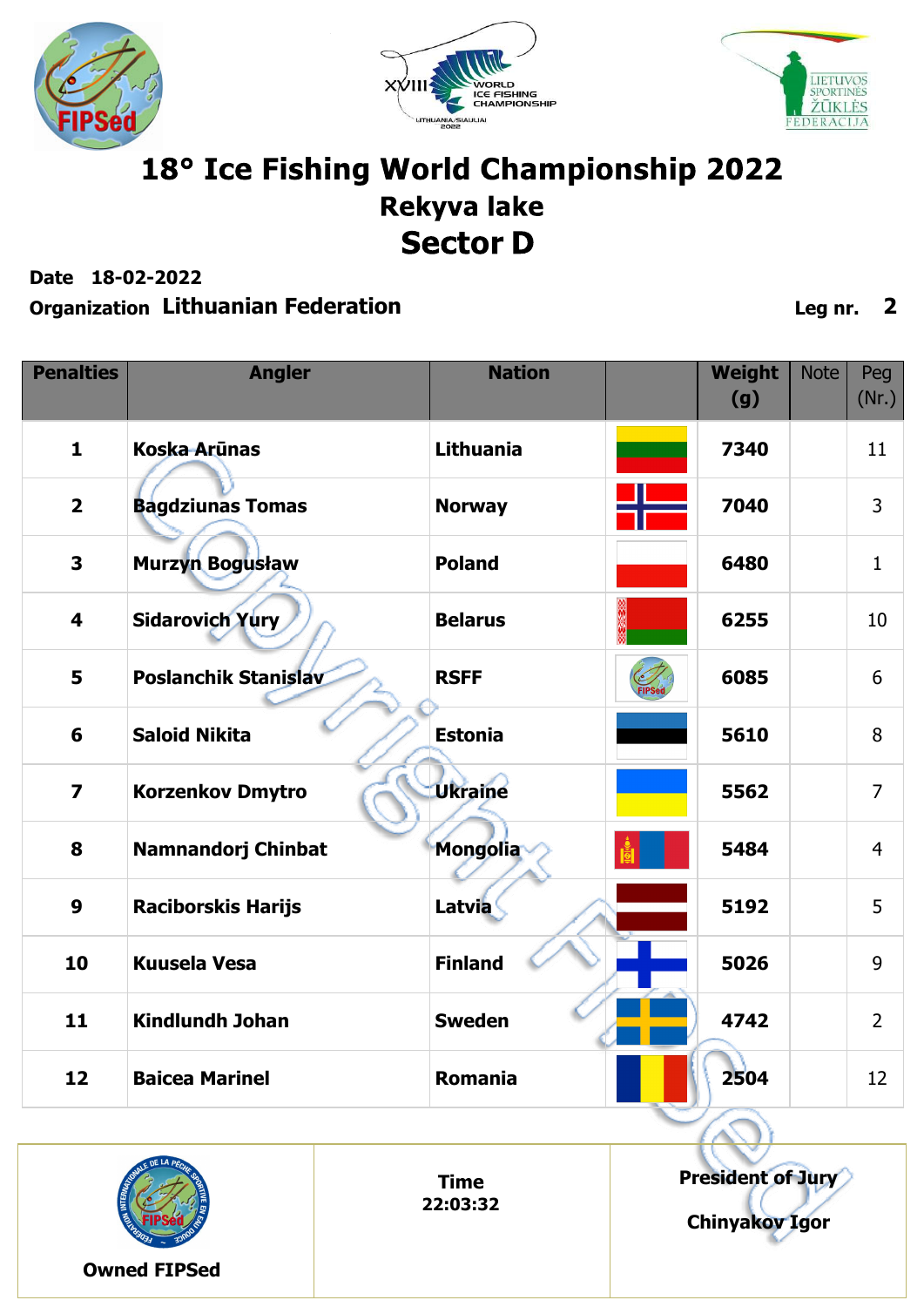





## 18° Ice Fishing World Championship 2022 **Rekyva lake Sector E**

**Date 18-02-2022**

| <b>Penalties</b>        | <b>Angler</b>                | <b>Nation</b>   | Weight<br>(g) | <b>Note</b> | Peg<br>(Nr.)    |
|-------------------------|------------------------------|-----------------|---------------|-------------|-----------------|
| $\mathbf{1}$            | <b>Atmanavičius Modestas</b> | Lithuania       | 6445          |             | 11              |
| $\overline{\mathbf{2}}$ | <b>Khvas Pavlo</b>           | <b>Ukraine</b>  | 5926          |             | $\overline{7}$  |
| $\overline{\mathbf{3}}$ | <b>Tabunou Piotr</b>         | <b>Belarus</b>  | 5694          |             | 10              |
| $\overline{\mathbf{4}}$ | <b>Kõmmits Ranel</b>         | <b>Estonia</b>  | 5118          |             | 8               |
| 5                       | <b>Florczak Robert</b>       | <b>Poland</b>   | 5048          |             | $\mathbf{1}$    |
| 6                       | Gantumur Zorigtbaatar        | <b>Mongolia</b> | 4730          |             | $\overline{4}$  |
| $\overline{\mathbf{z}}$ | <b>Axelsson Johan</b>        | <b>Sweden</b>   | 4676          |             | $\overline{2}$  |
| 8                       | Diadenko Nikolay             | <b>RSFF</b>     | 4584          |             | 6               |
| 9                       | <b>Kinerts Raimonds</b>      | <b>Latvia</b>   | 4094          |             | 5               |
| 10                      | <b>Hansen Odd Henning</b>    | <b>Norway</b>   | 3586          |             | 3               |
| 11                      | <b>Neamtu Gabriel</b>        | Romania         | 3140          |             | 12 <sup>2</sup> |
| 12                      | <b>Saarela Olli</b>          | <b>Finland</b>  | 2774          |             | 9               |

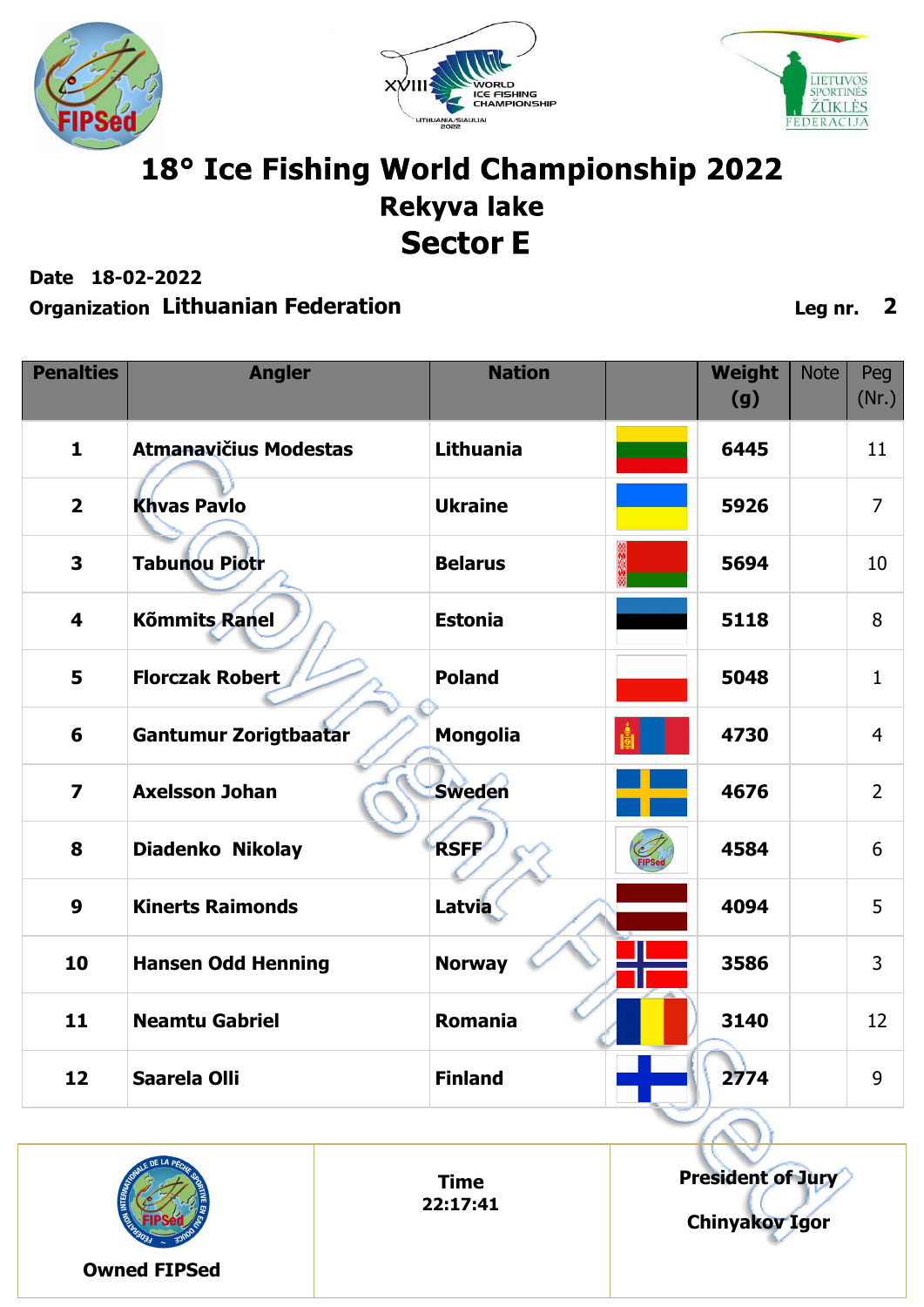





**Date 18-02-2022**

**Organization Lithuanian Federation Leg nr. 1**

| <b>Ranking</b>          | <b>Nation</b>    |               | <b>Penalities</b><br>(Total) | Weight<br>(Total) | <b>Weight</b><br>(Best) | <b>Penalities</b><br>(Angler) |
|-------------------------|------------------|---------------|------------------------------|-------------------|-------------------------|-------------------------------|
| $\mathbf{1}$            | <b>Ukraine</b>   |               | 15                           | 28035             | 7245                    | $1 - 1 - 2 - 3 - 8$           |
| $\overline{2}$          | <b>Belarus</b>   |               | 16                           | 30036             | 8660                    | $1 - 2 - 3 - 3 - 7$           |
| 3                       | <b>Lithuania</b> |               | 16                           | 28906             | 6610                    | $1 - 1 - 3 - 5 - 6$           |
| $\overline{\mathbf{4}}$ | <b>Poland</b>    |               | 26                           | 25418             | 6400                    | $2 - 5 - 5 - 6 - 8$           |
| 5                       | <b>RSFF</b>      | <b>FIPSed</b> | 31                           | 24809             | 6155                    | $4 - 5 - 6 - 7 - 9$           |
| 6                       | Latvia           |               | $\overline{\mathbf{3}}$      | 23965             | 6765                    | $2 - 3 - 7 - 9 - 10$          |
| $\overline{\mathbf{z}}$ | <b>Estonia</b>   |               | 83                           | 24570             | 5846                    | $2 - 5 - 8 - 8 - 10$          |
| 8                       | <b>Mongolia</b>  |               | 38                           | 22802             | 5442                    | $4 - 7 - 9 - 9 - 9$           |
| $\boldsymbol{9}$        | <b>Finland</b>   |               | 39                           | 21722             | 5808                    | $4 - 6 - 7 - 11 - 11$         |
| 10                      | <b>Norway</b>    |               | 40                           | 21086             | 6740                    | $4 - 4 - 10 - 10 - 12$        |
| 11                      | <b>Sweden</b>    |               | 48                           | 19522             | 5126                    | $6 - 8 - 11 - 11 - 12$        |
| 12                      | Romania          |               | 57                           | 13962             | 4286                    | $10 - 11 - 12 - 12 - 12$      |



**Time 20:17:35** **President of Jury**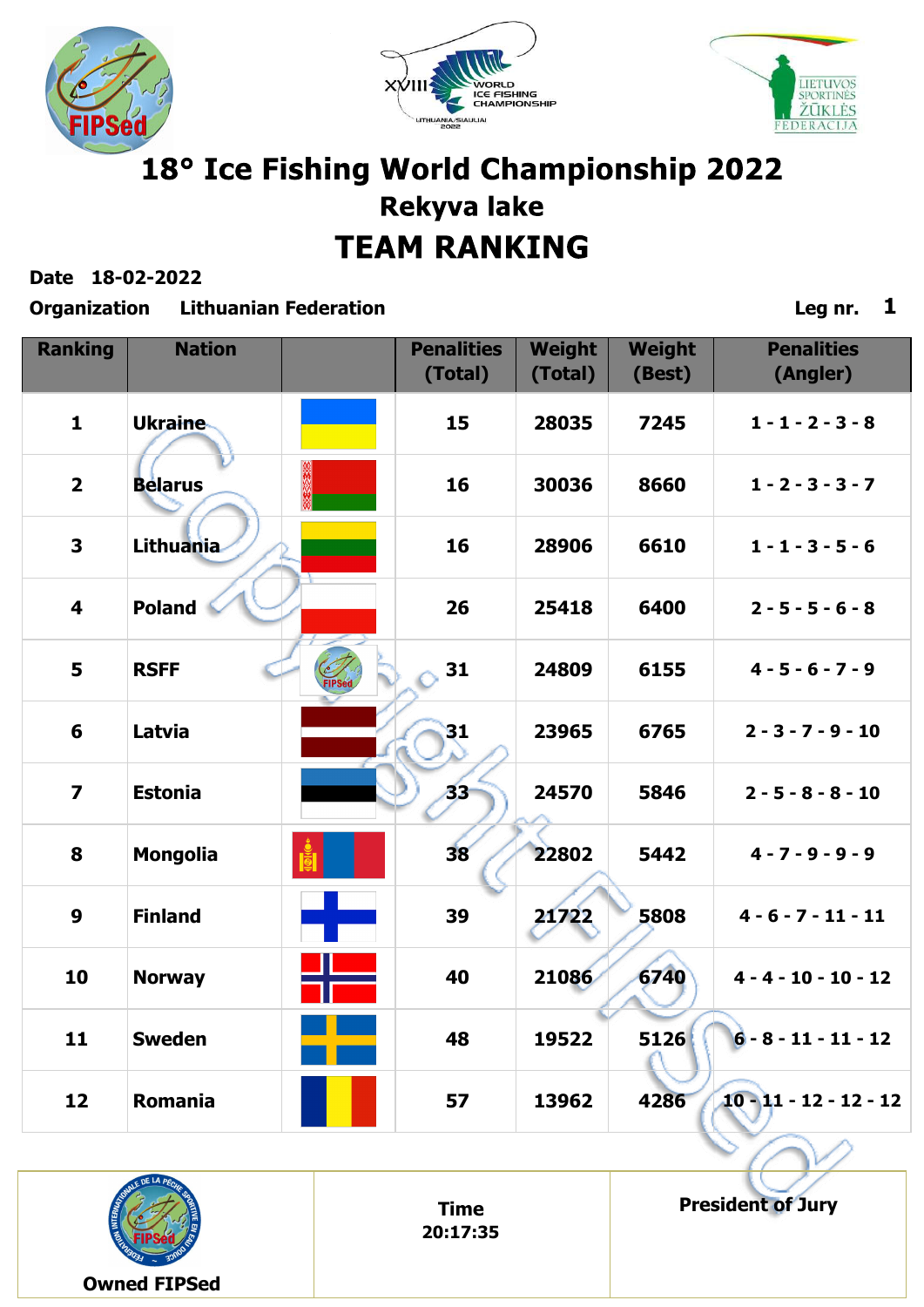





**Date 18-02-2022**

#### **Organization Lithuanian Federation Leg nr. 1**

| <b>Ranking</b>          | <b>Angler</b>                          | <b>Nation</b>    | <b>Penalities</b>       | <b>Weight</b><br>(g) | Peg<br>(Nr.)            | <b>Note</b> |
|-------------------------|----------------------------------------|------------------|-------------------------|----------------------|-------------------------|-------------|
| $\mathbf{1}$            | <b>Aliaksei</b><br>Yudzenkou           | <b>Belarus</b>   | $\mathbf{1}$            | 8660                 | 10                      |             |
| $\overline{\mathbf{2}}$ | <b>Deividas</b><br><b>Račkauskas</b>   | Lithuania        | $\mathbf{1}$            | 6610                 | 11                      |             |
| 3                       | <b>Artūras</b><br><b>Skvirba</b>       | <b>Lithuania</b> | $\mathbf{1}$            | 6435                 | 11                      |             |
| $\overline{\mathbf{4}}$ | <b>Igor</b><br>Novgorodskyi            | Ukraine          | $\mathbf{1}$            | 5892                 | $\overline{\mathbf{z}}$ |             |
| 5                       | <b>Oleksii</b><br><b>Zaiko</b>         | <b>Úkráine</b>   | $\mathbf{1}$            | 4350                 | $\overline{\mathbf{z}}$ |             |
| 6                       | <b>Pavlo</b><br><b>Khvas</b>           | <b>Ukraine</b>   | $\overline{\mathbf{2}}$ | 7245                 | $\overline{\mathbf{z}}$ |             |
| $\overline{\mathbf{z}}$ | <b>Sebastian</b><br><b>Nowakowski</b>  | <b>Poland</b>    | $\overline{\mathbf{2}}$ | 6290                 | $\mathbf{1}$            |             |
| 8                       | <b>Harijs</b><br><b>Raciborskis</b>    | Latvia           | $\overline{\mathbf{2}}$ | 5702                 | 5                       |             |
| $\boldsymbol{9}$        | <b>Denis</b><br><b>Manov</b>           | <b>Estonia</b>   | $\overline{2}$          | 5650                 | 8                       |             |
| 10                      | <b>Piotr</b><br><b>Tabunou</b>         | <b>Belarus</b>   | $\overline{2}$          | 4308                 | 10                      |             |
| 11                      | <b>Krišjānis</b><br><b>Lisovskis</b>   | Latvia           | 3                       | 6765                 | 5                       |             |
| 12                      | <b>Dmytro</b><br><b>Korzenkov</b>      | <b>Ukraine</b>   | Χ                       | 6010                 | $\overline{\mathbf{z}}$ |             |
| 13                      | <b>Ihar</b><br><b>Kidakou</b>          | <b>Belarus</b>   | 'n                      | 5680                 | 10                      |             |
| 14                      | <b>Yury</b><br><b>Sidarovich</b>       | <b>Belarus</b>   | 3                       | 5612                 | 10                      |             |
| 15                      | <b>Modestas</b><br><b>Atmanavičius</b> | <b>Lithuania</b> | 3                       | 4204                 | 11                      |             |



**Time 22:36:26** **President of Jury**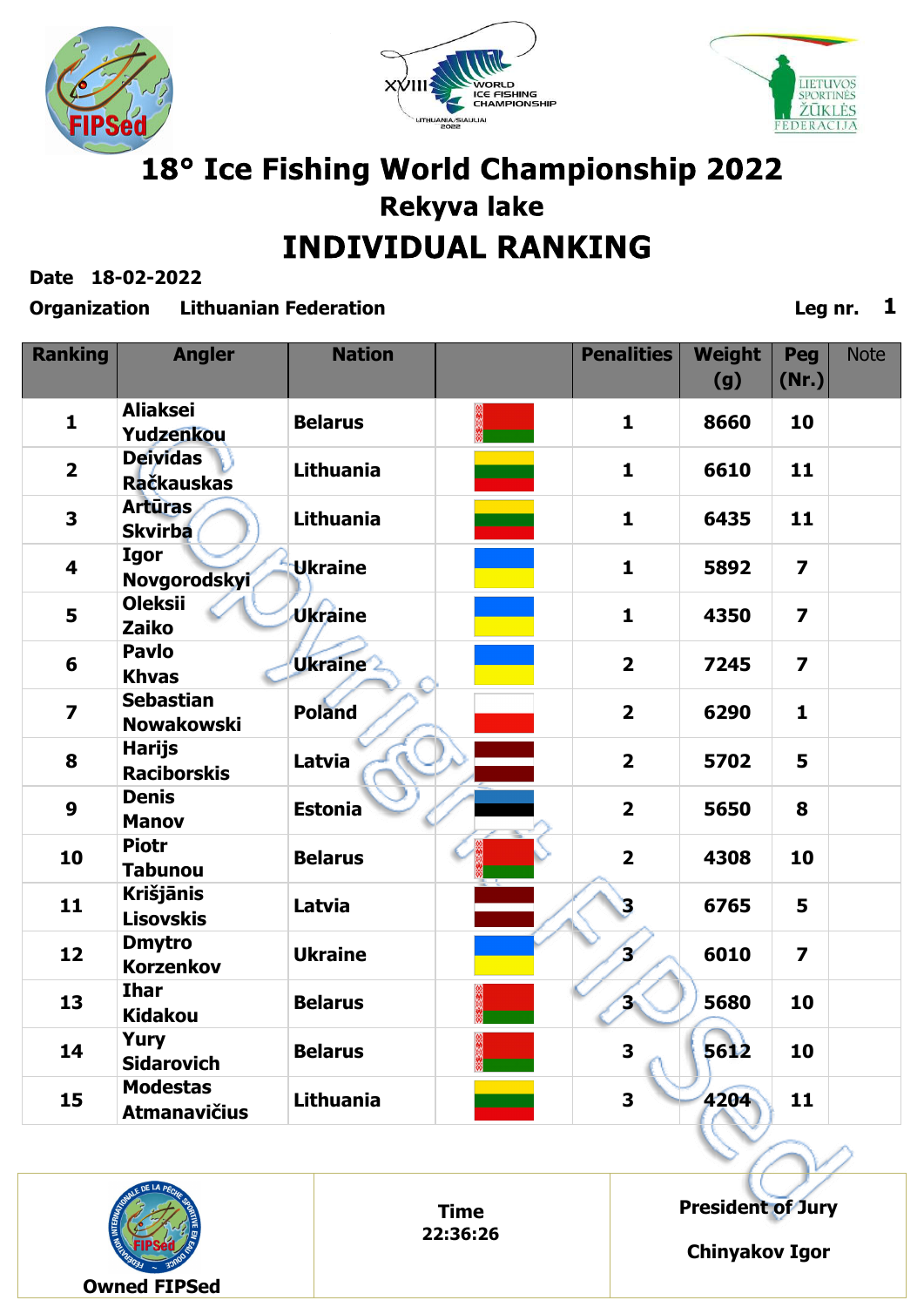





**Date 18-02-2022**

#### **Organization Lithuanian Federation Leg nr. 1**

| <b>Ranking</b> | <b>Angler</b>                           | <b>Nation</b>          |                    | <b>Penalities</b>       | Weight<br>(g) | Peg<br>(Nr.)            | <b>Note</b> |
|----------------|-----------------------------------------|------------------------|--------------------|-------------------------|---------------|-------------------------|-------------|
| 16             | <b>Tomas</b><br><b>Bagdziunas</b>       | <b>Norway</b>          | ╣                  | $\overline{\mathbf{4}}$ | 6740          | 3                       |             |
| 17             | <b>Kjell Joar</b><br><b>Nerhagen</b>    | <b>Norway</b>          |                    | $\overline{\mathbf{4}}$ | 5884          | $\overline{\mathbf{3}}$ |             |
| 18             | Vesa<br><b>Kuusela</b>                  | <b>Finland</b>         |                    | $\overline{\mathbf{4}}$ | 5452          | $\boldsymbol{9}$        |             |
| 19             | <b>Khuseljargal</b><br><b>Sumjidmaa</b> | <b>Mongolia</b>        |                    | $\overline{\mathbf{4}}$ | 5442          | 4                       |             |
| 20             | <b>Stanislav</b><br><b>Poslanchik</b>   | <b>RSFF</b>            | Elfed <sup>T</sup> | $\overline{\mathbf{4}}$ | 3680          | 6                       |             |
| 21             | <b>Bogusław</b><br><b>Murzyn</b>        | Poland                 |                    | 5                       | 6400          | $\mathbf{1}$            |             |
| 22             | <b>Mikhail</b><br><b>Babenko</b>        | <b>RSFF</b>            | <b>E</b>           | 5                       | 5878          | 6                       |             |
| 23             | <b>Arūnas</b><br><b>Koska</b>           | Lithuania <sup>f</sup> |                    | 5                       | 5412          | 11                      |             |
| 24             | <b>Tomaszal</b><br><b>Nysztal</b>       | <b>Poland</b>          |                    | 5                       | 5400          | $\mathbf{1}$            |             |
| 25             | <b>Martin</b><br><b>Arm</b>             | <b>Estonia</b>         |                    | 5                       | 3504          | 8                       |             |
| 26             | <b>Leonas</b><br><b>Mindaugas</b>       | <b>Lithuania</b>       |                    | 6                       | 6245          | 11                      |             |
| 27             | <b>Jussi</b><br><b>Rossi</b>            | <b>Finland</b>         |                    | ø                       | 5808          | 9                       |             |
| 28             | <b>Johan</b><br><b>Kindlundh</b>        | <b>Sweden</b>          |                    | $6^{\circ}$             | 5126          | $\overline{2}$          |             |
| 29             | <b>Dmitry</b><br><b>Eliseev</b>         | <b>RSFF</b>            | FIPSed             | $6\phantom{1}$          | 5074          | 6                       |             |
| 30             | <b>Robert</b><br><b>Florczak</b>        | <b>Poland</b>          |                    | 6                       | 2986          | $\mathbf{1}$            |             |



**Time 22:36:27** **President of Jury**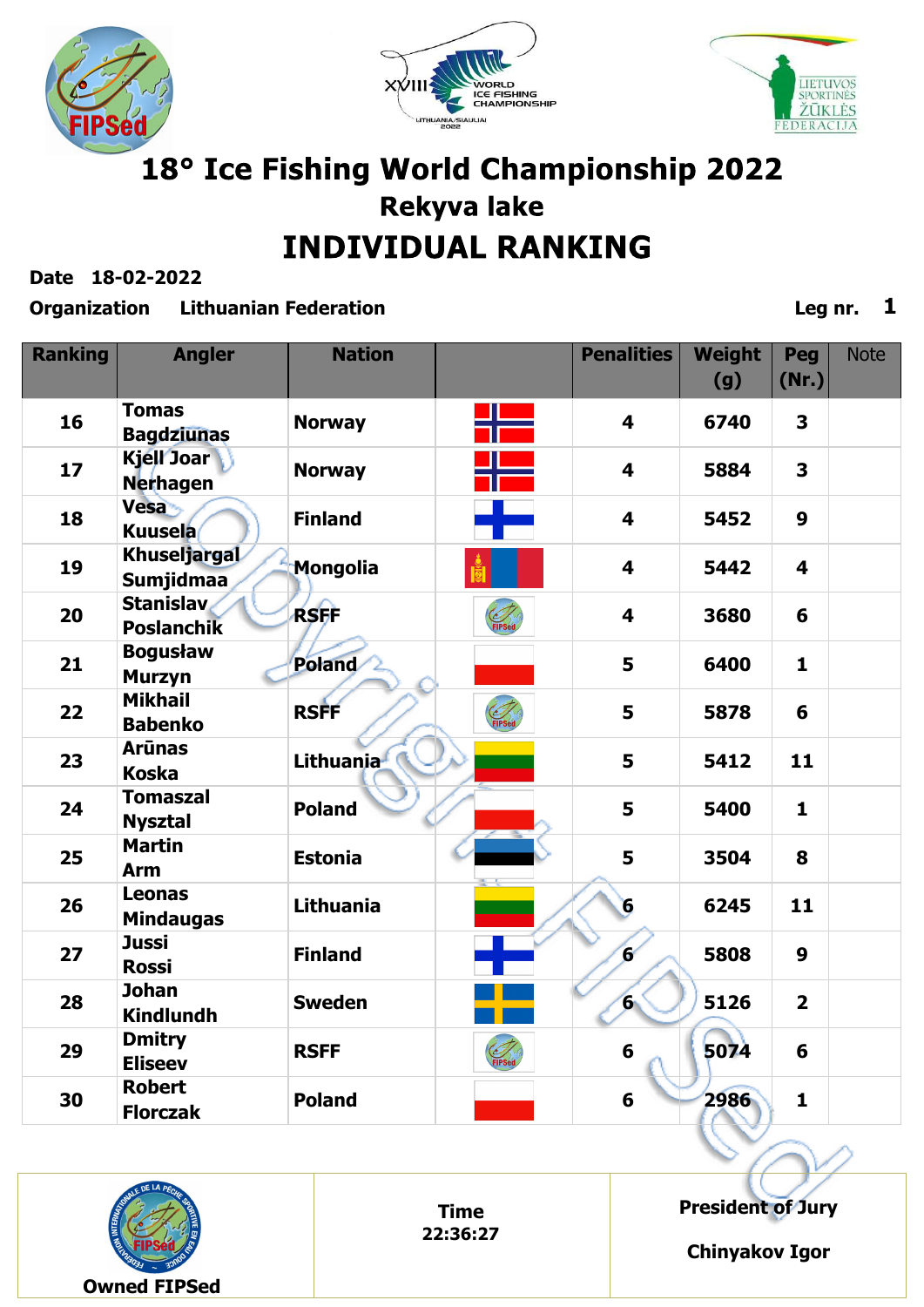





**Date 18-02-2022**

#### **Organization Lithuanian Federation Leg nr. 1**

| <b>Ranking</b> | <b>Angler</b>                        | <b>Nation</b>   |        | <b>Penalities</b>       | Weight<br>(g) | Peg<br>(Nr.)            | <b>Note</b> |
|----------------|--------------------------------------|-----------------|--------|-------------------------|---------------|-------------------------|-------------|
| 31             | <b>Nikolay</b><br><b>Diadenko</b>    | <b>RSFF</b>     | FIPSed | $\overline{\mathbf{z}}$ | 6155          | 6                       |             |
| 32             | <b>Vitali</b><br><b>Nekrashevich</b> | <b>Belarus</b>  |        | $\overline{\mathbf{z}}$ | 5776          | 10                      |             |
| 33             | <b>Munkhtur</b><br><b>Byambaa</b>    | <b>Mongolia</b> |        | $\overline{7}$          | 4608          | 4                       |             |
| 34             | <b>Jaakko</b><br><b>Kaski</b>        | <b>Finland</b>  |        | $\overline{\mathbf{z}}$ | 4496          | 9                       |             |
| 35             | <b>Māris</b><br><b>Ārinš</b>         | Latvia          |        | $\overline{7}$          | 2806          | 5                       |             |
| 36             | <b>Nikita</b><br><b>Saloid</b>       | Estonia         |        | 8                       | 5846          | 8                       |             |
| 37             | <b>Ranel</b><br><b>Kõmmits</b>       | <b>Estonia</b>  |        | 8                       | 5580          | 8                       |             |
| 38             | <b>Ivan</b><br><b>Shchevych</b>      | <b>Ukraine</b>  |        | 8                       | 4538          | $\overline{\mathbf{z}}$ |             |
| 39             | <b>Wojtak</b><br><b>Radosław</b>     | <b>Poland</b>   |        | 8                       | 4342          | $\mathbf{1}$            |             |
| 40             | <b>Daniel</b><br><b>Ahlgren</b>      | <b>Sweden</b>   |        | 8                       | 2512          | $\overline{2}$          |             |
| 41             | <b>Balkhuu</b><br><b>Baldanbuu</b>   | <b>Mongolia</b> |        | 9                       | 5176          | 4                       |             |
| 42             | Zorigtbaatar<br><b>Gantumur</b>      | <b>Mongolia</b> |        | $\mathbf{S}$            | 5132          | 4                       |             |
| 43             | <b>Andis</b><br>Vecvērdiņš           | Latvia          |        | 9.                      | 4210          | 5                       |             |
| 44             | <b>Aleksei</b><br><b>Romashin</b>    | <b>RSFF</b>     | FIPSed | 9                       | 4022          | 6                       |             |
| 45             | <b>Chinbat</b><br><b>Namnandorj</b>  | <b>Mongolia</b> |        | 9                       | 2444          | 4                       |             |



**Time 22:36:28** **President of Jury**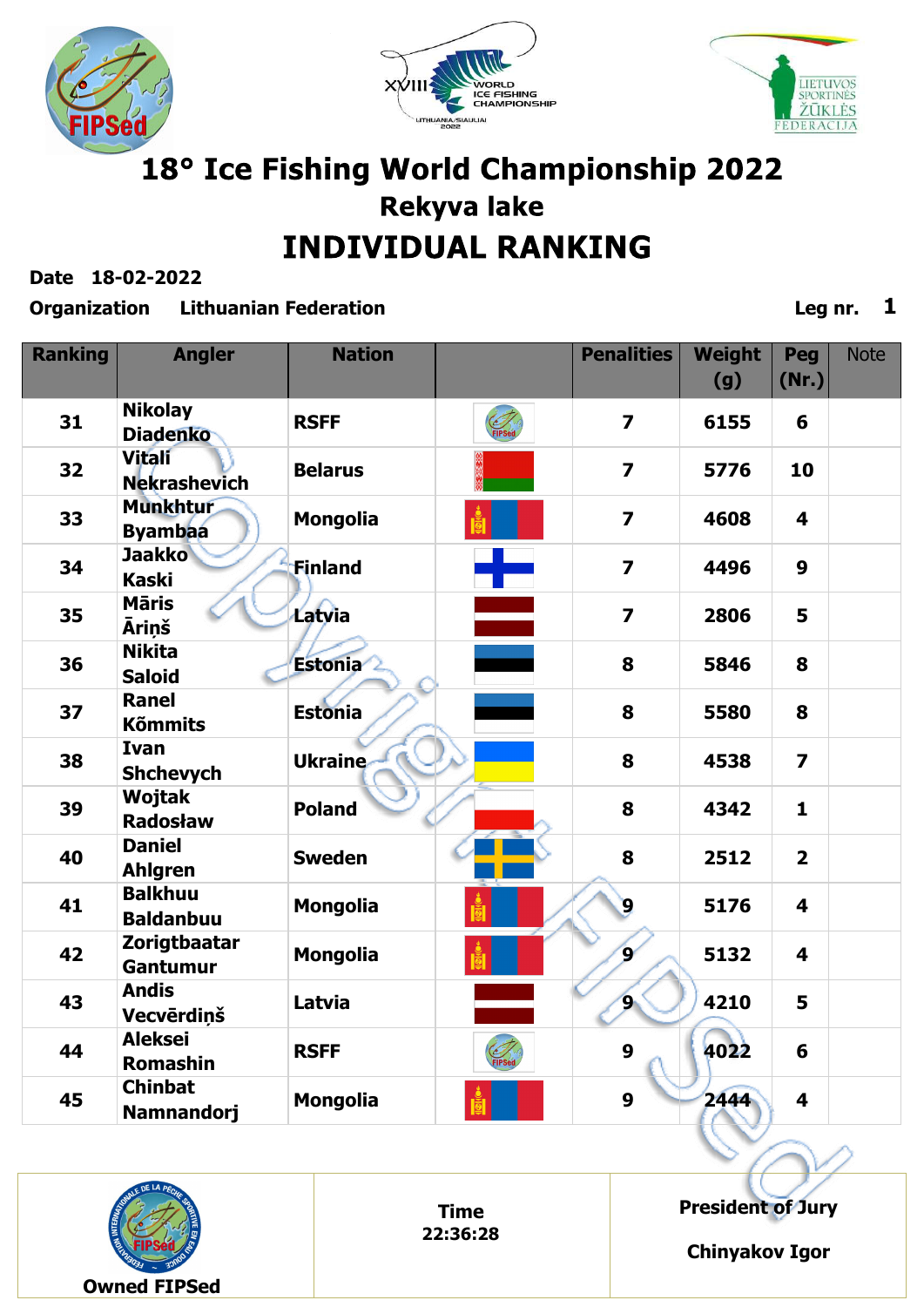





**Date 18-02-2022**

#### **Organization Lithuanian Federation Leg nr. 1**

| <b>Ranking</b> | <b>Angler</b>                           | <b>Nation</b>  | <b>Penalities</b> | <b>Weight</b><br>(g) | Peg<br>(Nr.)            | <b>Note</b> |
|----------------|-----------------------------------------|----------------|-------------------|----------------------|-------------------------|-------------|
| 46             | <b>Raimonds</b><br><b>Kinerts</b>       | Latvia         | 10                | 4482                 | 5                       |             |
| 47             | Ion<br><b>Preda</b>                     | <b>Romania</b> | 10                | 4286                 | 12                      |             |
| 48             | <b>Odd Henning</b><br><b>Hansen</b>     | <b>Norway</b>  | 10                | 4028                 | $\overline{\mathbf{3}}$ |             |
| 49             | <b>Margus</b><br><b>Ollin</b>           | <b>Estonia</b> | 10                | 3990                 | 8                       |             |
| 50             | <b>Niklas</b><br><b>Strengelsrud</b>    | <b>Norway</b>  | 10                | 2260                 | $\overline{\mathbf{3}}$ |             |
| 51             | <b>Johan</b><br><b>Axelsson</b>         | <b>Sweden</b>  | 11                | 4290                 | $\overline{2}$          |             |
| 52             | Olli<br><b>Saarela</b>                  | <b>Finland</b> | 11                | 4032                 | $\boldsymbol{9}$        |             |
| 53             | <b>Fredrik</b><br><b>Samuelssom</b>     | <b>Sweden</b>  | 11                | 3622                 | $\overline{2}$          |             |
| 54             | <b>Iulian Cristinel</b><br><b>Botu</b>  | <b>Romania</b> | 11                | 2812                 | 12                      |             |
| 55             | <b>Seppo</b><br>Pönni                   | <b>Finland</b> | 11                | 1934                 | $\boldsymbol{9}$        |             |
| 56             | <b>Jimmy</b><br><b>Bornström</b>        | <b>Sweden</b>  | Ì2                | 3972                 | $\overline{2}$          |             |
| 57             | <b>Marcel</b><br>Gheorghita             | <b>Romania</b> | V                 | 3048                 | 12                      |             |
| 58             | <b>Ivar</b><br><b>Borthen</b>           | <b>Norway</b>  | 12                | 2174                 | $\overline{\mathbf{3}}$ |             |
| 59             | <b>Alexandrina</b><br><b>Constantin</b> | <b>Romania</b> | 12                | 2104                 | 12                      |             |
| 60             | <b>Gabriel</b><br><b>Neamtu</b>         | <b>Romania</b> | 12                | 1712                 | 12                      |             |



**Time 22:36:29** **President of Jury**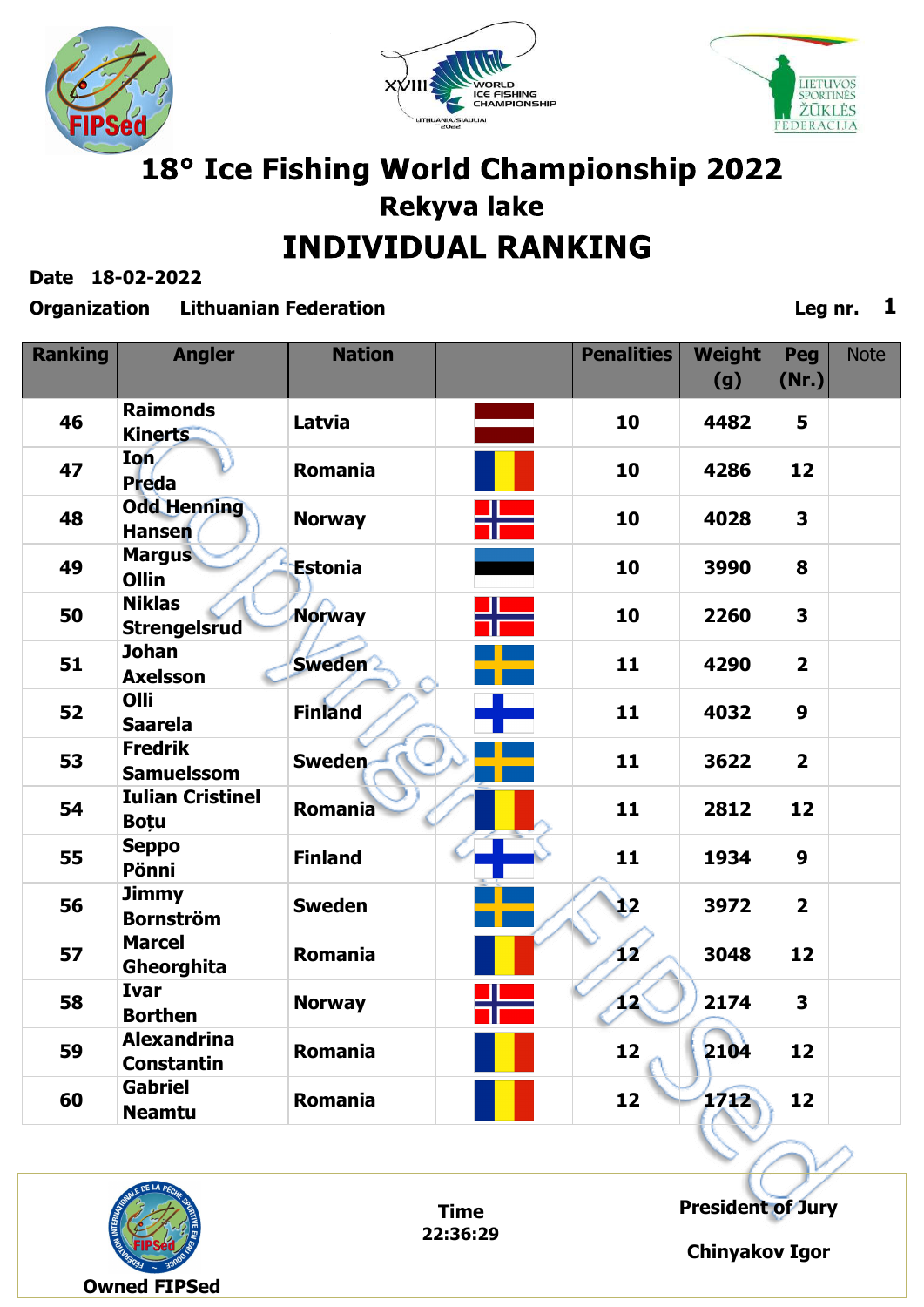





### 18° Ice Fishing World Championship 2022 **Rekyva lake Sector A**

**Date 18-02-2022**

#### **Organization Lithuanian Federation Leg nr. 1**

| <b>Penalties</b>        | <b>Angler</b>                 | <b>Nation</b>   | Weight<br>(g) | <b>Note</b> | Peg<br>(Nr.)   |
|-------------------------|-------------------------------|-----------------|---------------|-------------|----------------|
| $\mathbf{1}$            | Skvirba Artūras               | Lithuania       | 6435          |             | 11             |
| $\overline{2}$          | Nowakowski Sebastian          | <b>Poland</b>   | 6290          |             | $\mathbf{1}$   |
| 3                       | <b>Korzenkov Dmytro</b>       | <b>Ukraine</b>  | 6010          |             | $\overline{7}$ |
| 4                       | <b>Nerhagen Kjell Joar</b>    | <b>Norway</b>   | 5884          |             | 3              |
| 5                       | <b>Babenko Mikhail</b>        | <b>RSFF</b>     | 5878          |             | 6              |
| 6                       | <b>Rossi Jussi</b>            | <b>Finland</b>  | 5808          |             | 9              |
| $\overline{\mathbf{z}}$ | <b>Nekrashevich Vitali</b>    | <b>Belarus</b>  | 5776          |             | 10             |
| 8                       | <b>Kõmmits Ranel</b>          | <b>Estonia</b>  | 5580          |             | 8              |
| 9                       | <b>Baldanbuu Balkhuu</b>      | <b>Mongolia</b> | 5176          |             | $\overline{4}$ |
| 10                      | <b>Kinerts Raimonds</b>       | Latvia          | 4482          |             | 5              |
| 11                      | <b>Axelsson Johan</b>         | <b>Sweden</b>   | 4290          |             | $\overline{2}$ |
| 12                      | <b>Constantin Alexandrina</b> | Romania         | 2104          |             | 12             |



**Time 19:17:39** **President of Jury**

**Chinyakov Igor**

**Owned FIPSed**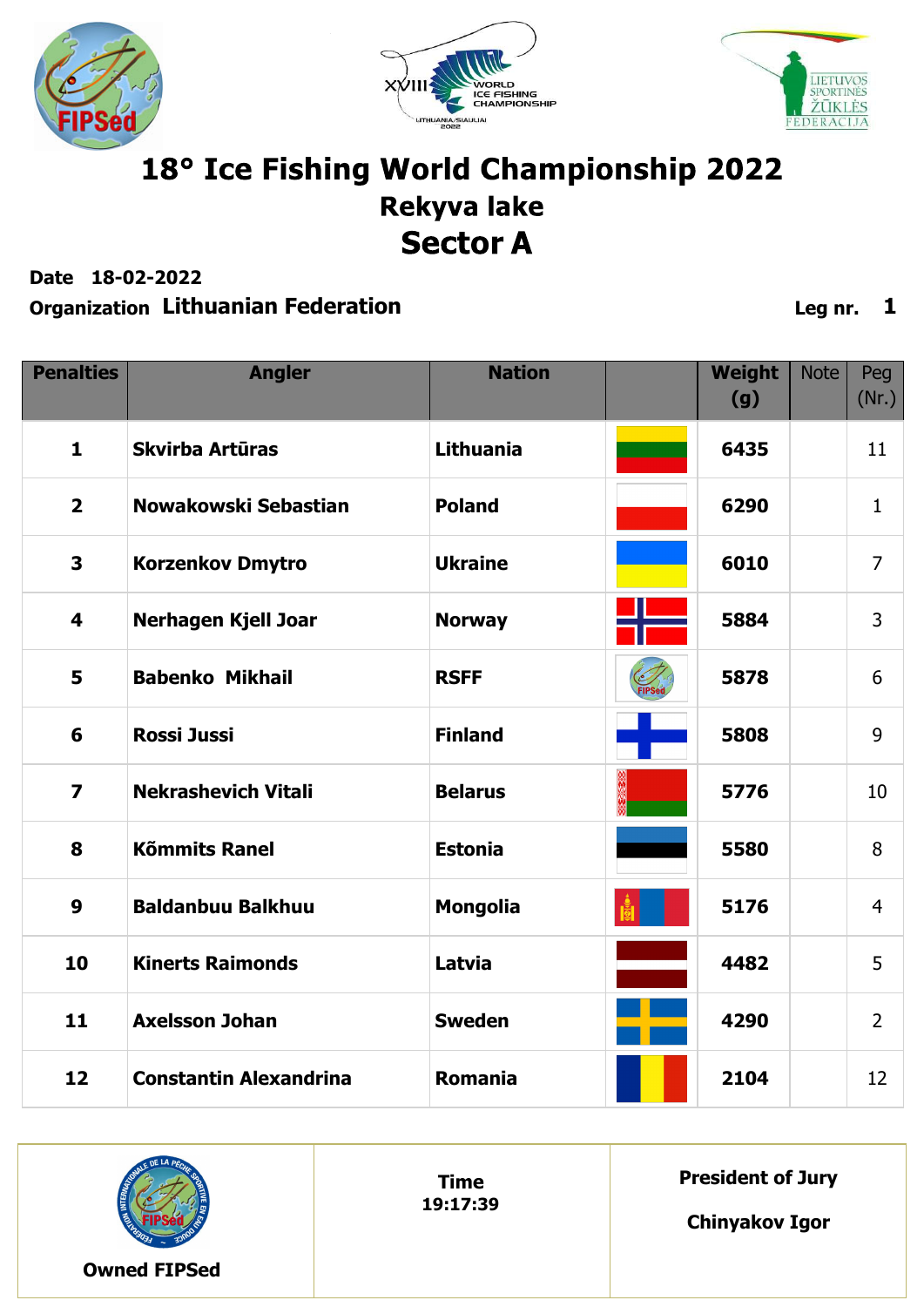





### 18° Ice Fishing World Championship 2022 **Rekyva lake Sector B**

**Date 18-02-2022**

#### **Organization Lithuanian Federation Leg nr. 1**

| <b>Penalties</b>        | <b>Angler</b>             | <b>Nation</b>    | Weight<br>(g) | <b>Note</b> | Peg<br>(Nr.)   |
|-------------------------|---------------------------|------------------|---------------|-------------|----------------|
| $\mathbf{1}$            | Novgorodskyi Igor         | <b>Ukraine</b>   | 5892          |             | $\overline{7}$ |
| $\overline{\mathbf{2}}$ | <b>Manov Denis</b>        | <b>Estonia</b>   | 5650          |             | 8              |
| 3                       | <b>Sidarovich Yury</b>    | <b>Belarus</b>   | 5612          |             | 10             |
| 4                       | Sumjidmaa Khuseljargal    | <b>Mongolia</b>  | 5442          |             | $\overline{4}$ |
| 5                       | <b>Koska Arūnas</b>       | <b>Lithuania</b> | 5412          |             | 11             |
| 6                       | <b>Eliseev Dmitry</b>     | <b>RSFF</b>      | 5074          |             | 6              |
| $\overline{\mathbf{z}}$ | Kaski Jaakko              | <b>Finland</b>   | 4496          |             | 9              |
| 8                       | <b>Radosław Wojtak</b>    | <b>Poland</b>    | 4342          |             | $\mathbf{1}$   |
| $\boldsymbol{9}$        | Vecvērdiņš Andis          | Latvia           | 4210          |             | 5              |
| 10                      | <b>Hansen Odd Henning</b> | <b>Norway</b>    | 4028          |             | 3              |
| 11                      | <b>Samuelssom Fredrik</b> | <b>Sweden</b>    | 3622          |             | $\overline{2}$ |
| 12                      | <b>Gheorghita Marcel</b>  | Romania          | 3048          |             | 12             |



**Time 19:23:03** **President of Jury**

**Chinyakov Igor**

**Owned FIPSed**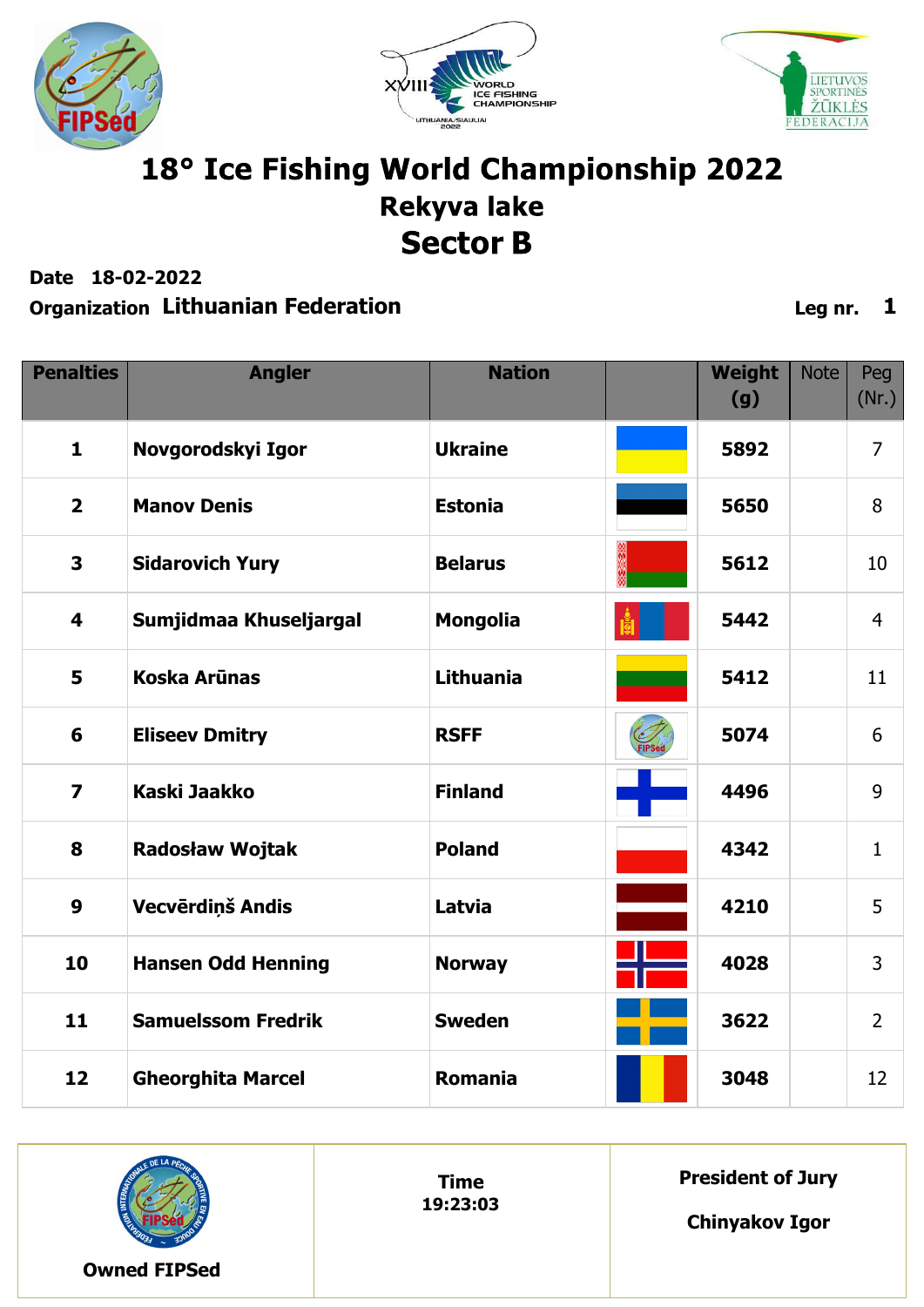





### 18° Ice Fishing World Championship 2022 **Rekyva lake Sector C**

**Date 18-02-2022**

| <b>Penalties</b>        | <b>Angler</b>                | <b>Nation</b>    | Weight<br>(g) | <b>Note</b> | Peg<br>(Nr.)   |
|-------------------------|------------------------------|------------------|---------------|-------------|----------------|
| $\mathbf{1}$            | Račkauskas Deividas          | <b>Lithuania</b> | 6610          |             | 11             |
| $\overline{2}$          | <b>Raciborskis Harijs</b>    | Latvia           | 5702          |             | 5              |
| $\overline{\mathbf{3}}$ | <b>Kidakou Ihar</b>          | <b>Belarus</b>   | 5680          |             | 10             |
| $\overline{\mathbf{4}}$ | <b>Kuusela Vesa</b>          | <b>Finland</b>   | 5452          |             | 9              |
| 5                       | <b>Nysztal Tomaszal</b>      | <b>Poland</b>    | 5400          |             | $\mathbf{1}$   |
| 6                       | <b>Kindlundh Johan</b>       | <b>Sweden</b>    | 5126          |             | $\overline{2}$ |
| $\overline{\mathbf{z}}$ | <b>Byambaa Munkhtur</b>      | <b>Mongolia</b>  | 4608          |             | $\overline{4}$ |
| 8                       | <b>Shchevych Ivan</b>        | <b>Ukraine</b>   | 4538          |             | $\overline{7}$ |
| $\boldsymbol{9}$        | <b>Romashin Aleksei</b>      | <b>RSFF</b>      | 4022          |             | 6              |
| 10                      | <b>Ollin Margus</b>          | <b>Estonia</b>   | 3990          |             | 8              |
| 11                      | <b>Boțu Iulian Cristinel</b> | <b>Romania</b>   | 2812          |             | 12             |
| 12                      | <b>Borthen Ivar</b>          | <b>Norway</b>    | 2174          |             | $\overline{3}$ |

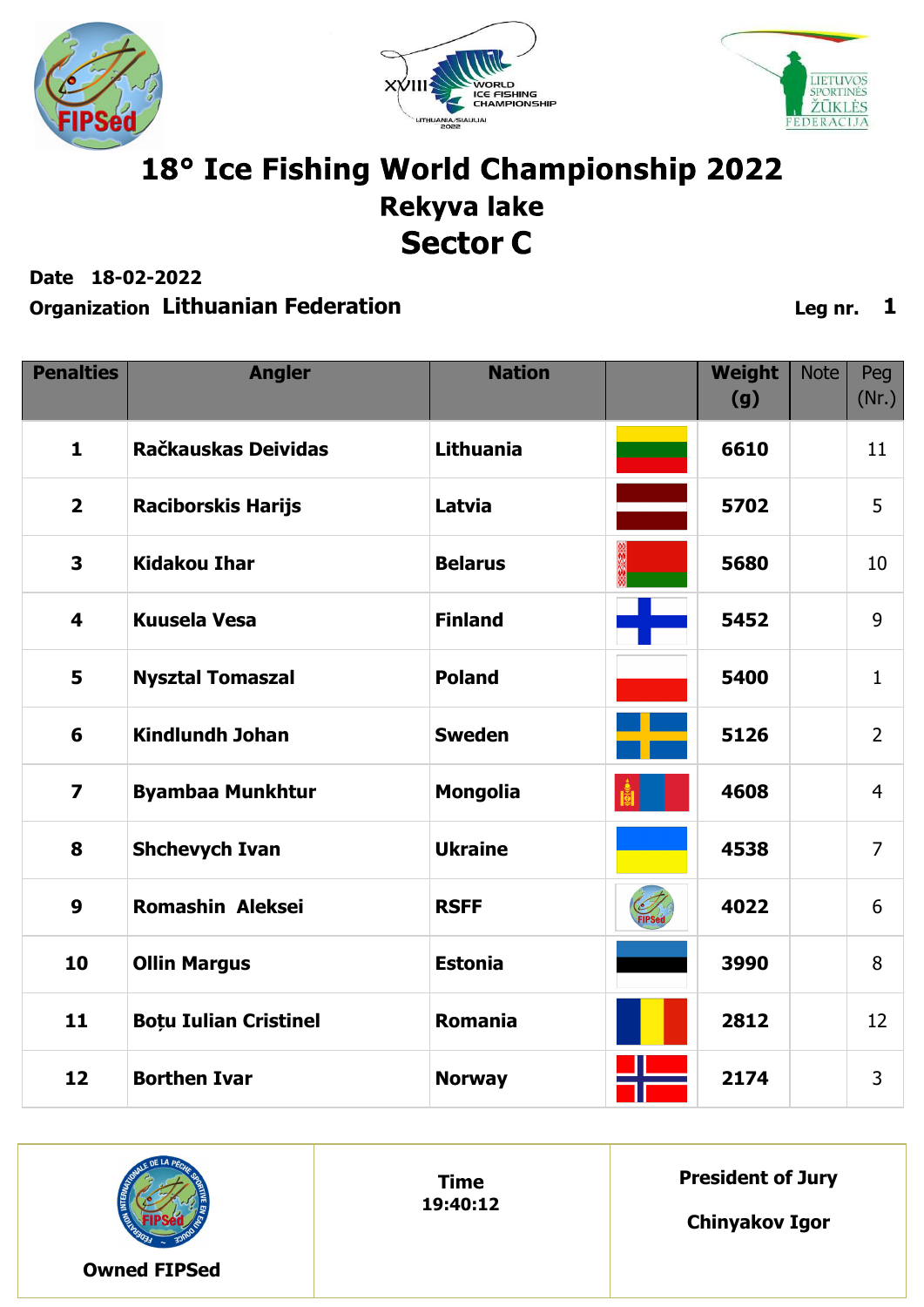





### 18° Ice Fishing World Championship 2022 **Rekyva lake Sector D**

**Date 18-02-2022**

#### **Organization Lithuanian Federation Leg nr. 1**

| <b>Penalties</b>        | <b>Angler</b>                | <b>Nation</b>    | Weight<br>(g) | <b>Note</b> | Peg<br>(Nr.)   |
|-------------------------|------------------------------|------------------|---------------|-------------|----------------|
| $\mathbf{1}$            | Zaiko Oleksii                | <b>Ukraine</b>   | 4350          |             | $\overline{7}$ |
| $\overline{2}$          | <b>Tabunou Piotr</b>         | <b>Belarus</b>   | 4308          |             | 10             |
| 3                       | <b>Atmanavičius Modestas</b> | <b>Lithuania</b> | 4204          |             | 11             |
| 4                       | <b>Poslanchik Stanislav</b>  | <b>RSFF</b>      | 3680          |             | 6              |
| 5                       | <b>Arm Martin</b>            | <b>Estonia</b>   | 3504          |             | 8              |
| 6                       | <b>Florczak Robert</b>       | <b>Poland</b>    | 2986          |             | $\mathbf{1}$   |
| $\overline{\mathbf{z}}$ | Āriņš Māris                  | Latvia           | 2806          |             | 5              |
| 8                       | <b>Ahlgren Daniel</b>        | <b>Sweden</b>    | 2512          |             | $\overline{2}$ |
| 9                       | <b>Namnandorj Chinbat</b>    | <b>Mongolia</b>  | 2444          |             | $\overline{4}$ |
| 10                      | <b>Strengelsrud Niklas</b>   | <b>Norway</b>    | 2260          |             | $\overline{3}$ |
| 11                      | Pönni Seppo                  | <b>Finland</b>   | 1934          |             | 9              |
| 12                      | <b>Neamtu Gabriel</b>        | <b>Romania</b>   | 1712          |             | 12             |



**Time 19:48:19** **President of Jury**

**Chinyakov Igor**

**Owned FIPSed**